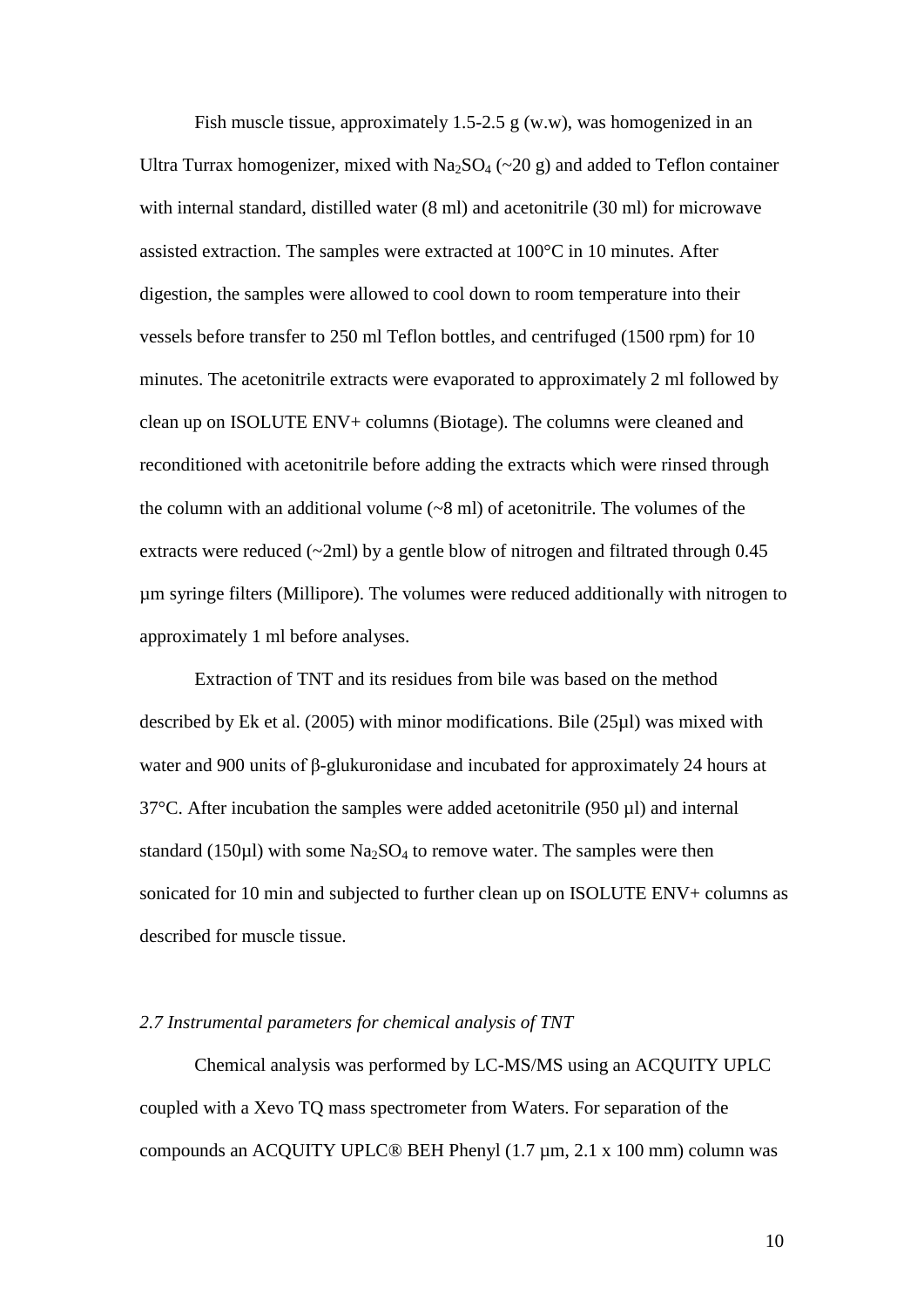used. The mobile phase consisted of water (solvent A) and methanol (solvent B), both containing 2 mM ammonium acetate. The analytes were eluted with a linear gradient of 30-90 % solvent B from 0 to 6 min, with a constant flow rate of 0.300 mL/min. TNT, and the TNT metabolites 2 ADNT and 4-ADNT were analyzed by multiple reaction monitoring (MRM) of the compounds respective parent and daughter molecules formed by electrospray ionization (ESI) in negative mode, in principle as described by Lotufo et al. (2016). Quantification was performed with 2, 4, 6-TNT  $(^{13}C_7)$  as internal standard. TNT was monitored at m/z 226 [TNT-H] (parent ion) and m/z 197 [TNT-H-NO] (daughter ion); the latter was used for quantification. 2-ADNT and 4-ADNT coeluted on the separation column, and had identical parent ions [M-H] of m/z 196. However, the intensity of the daughter ions differed which enabled us to differentiate between the two compounds. The daughter ions selected for quantitation of 2-ADNT and 4-ADNT was  $m/z$  136 [M-H-2NO]<sup>-</sup> and  $m/z$  149 [M-H-HNO<sub>2</sub>]<sup>-</sup>, respectively. The fragmentation patterns of 2-ADNT and 4-ADNT revealed some presence of m/z 149 ( $\sim$ 30%) and m/z 136 ( $\sim$ 15%), respectively, implying that the quantified results are somewhat overestimated. The results of 2-ADNT and 4-ADNT must therefore be considered semi quantitative.

## *2.8. Data analysis.*

Bioconcentration factors (BCF) in the depuration experiment were estimated as  $\mu$ g <sup>14</sup>C-TNT equivalents per kg tissue divided by  $\mu$ g <sup>14</sup>C-TNT equivalents per L of water at the same time point as the fish were sampled. BCF in the second experiment were estimated as  $\mu$ g TNT per kg tissue divided by  $\mu$ g TNT per L in the exposure waters at the end of the experiment. Elimination half-time was estimated from nonlinear regression one-phase exponential decay. Descriptive statistics, non-linear

11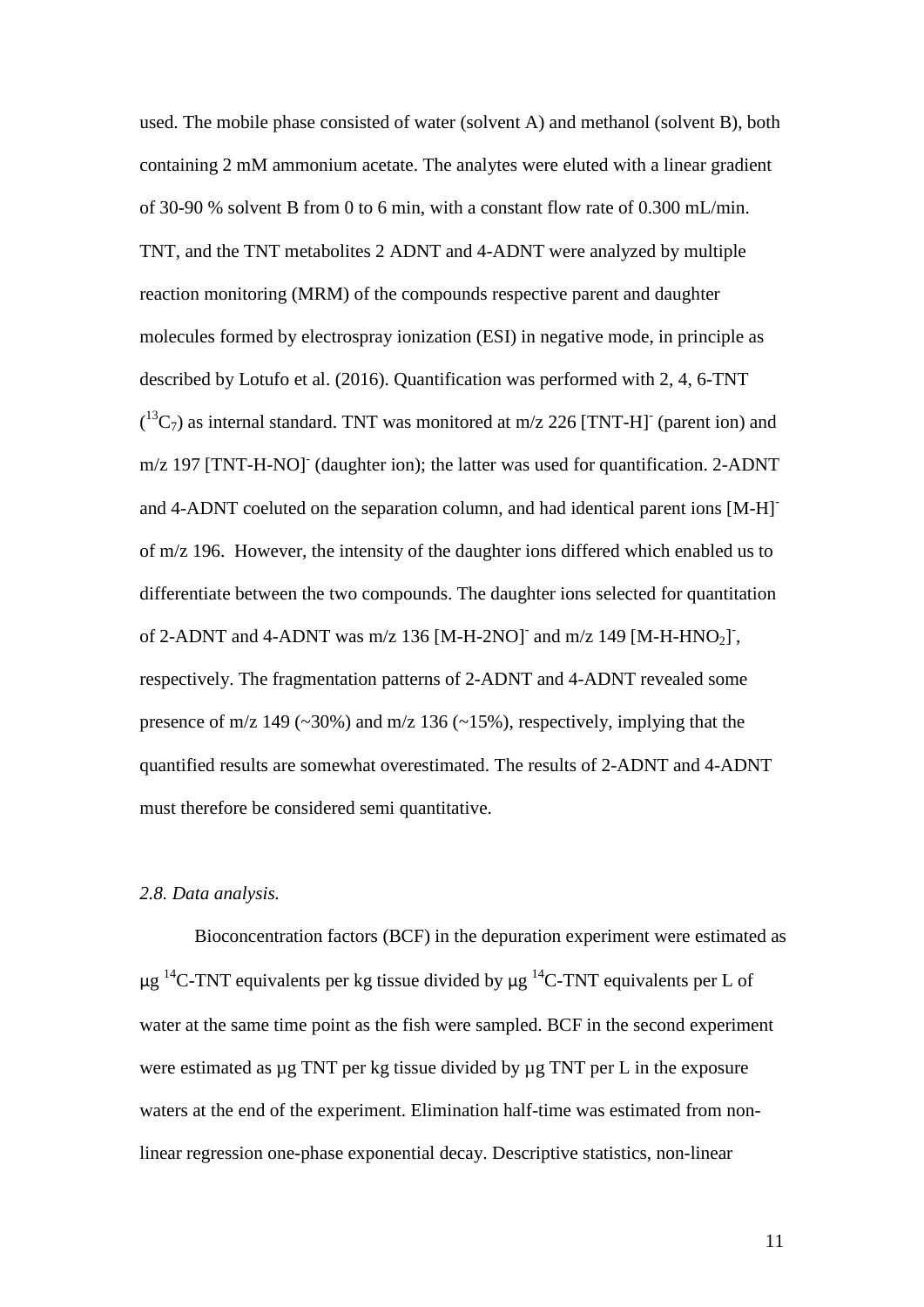regression analysis (one phase exponential decay), ANOVA and mathematical calculations were computed in GraphPad Prism 5 or Excel 2007.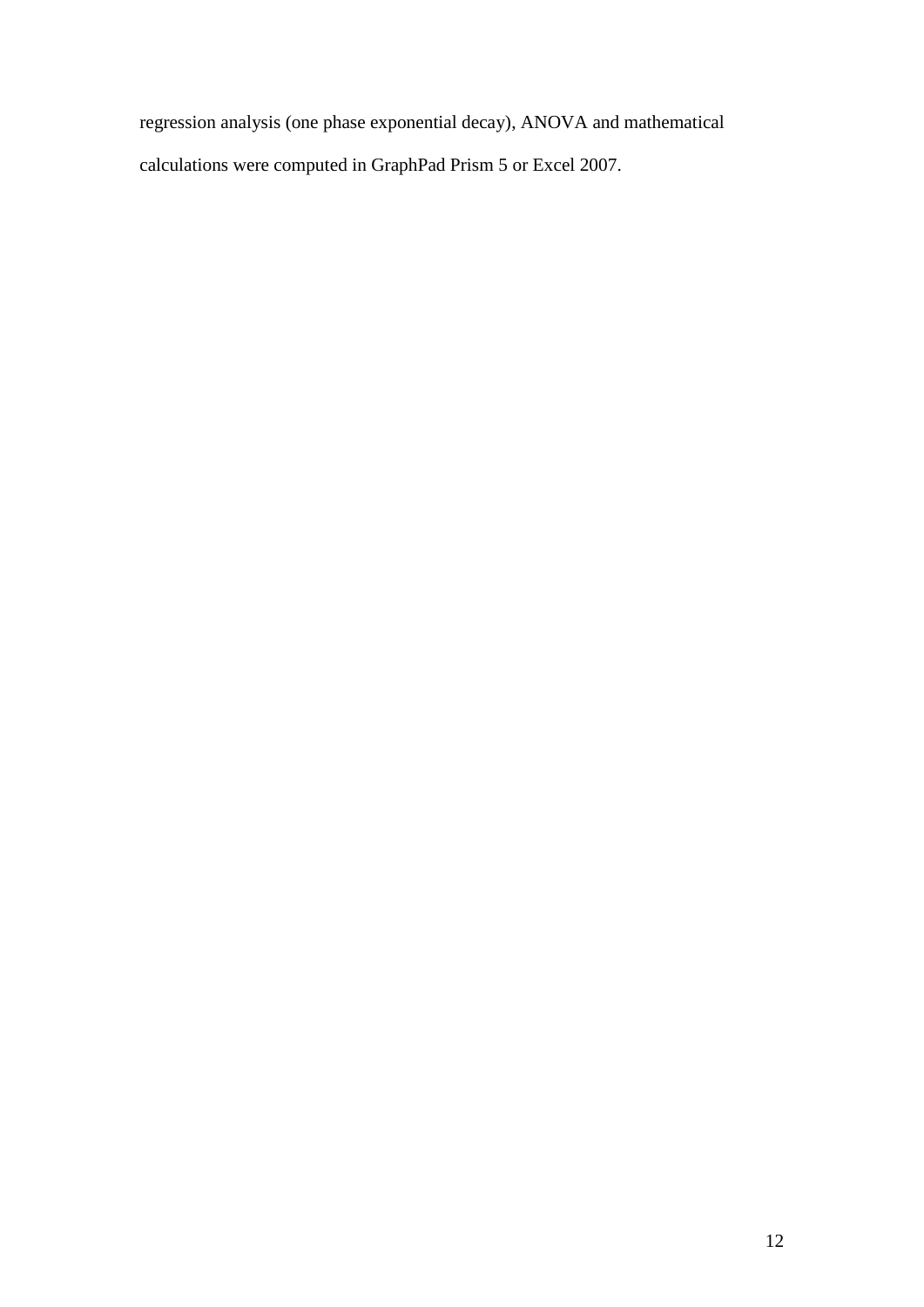### **3. Results**

### *3.1. TNT in the exposure water*

The radioactivity in the water decreased during the first 10 h followed by a subsequent increase (Fig 1). The radioactivity in the water in the depuration tank increased during the first 20 h after the transfer of the fish (Fig 1).

In the second experiment, water was analyzed for TNT, 2-ADNT and 4- ADNT. Water from the respective exposure tanks were analyzed at the start of the experiment and after approximately 8 h, 24 h and 48 h showing a gradually a decrease of TNT in the water as a function of time. After 48 h the reduction in the TNT concentration ranged from 78% in the 100 µg/L tank to 16% in the water from the Lake Maridalsvannet (Table 1). The concentrations of 2-ADNT and 4-ADNT increased during the first 24 h followed by a decrease (Table 2), except in the water from the Lake Maridalen.

## *3.2. Uptake and excretion of TNT in fish*

In the gills, blood, liver, kidney, muscle and the brain it was a rapid increase in the uptake of  $^{14}$ C-TNT with a maximum tissue concentration after 6 hours (12 hours in the brains) (Fig 2). After 6 hours (12 hours in the brains) the concentration of  ${}^{14}C$ -TNT in the organs started to decrease, even though the fish was still exposed to  ${}^{14}C$ -TNT in the water. The radioactivity in the gallbladder increased during the whole experiment, reaching a maximum after 55 hours, 7 hours after the transfer to the clean water (Fig 3). A similar trend was observed in the intestines. The excretion of  ${}^{14}C$ -TNT in the fish started before they were transferred to the clean water. Estimated elimination half-time of  $^{14}$ C-TNT in the fish from the time the depuration started ranged from 8 hours in the liver to 22 hours in the kidney (Fig 1S, Supplementary materials). It was not feasible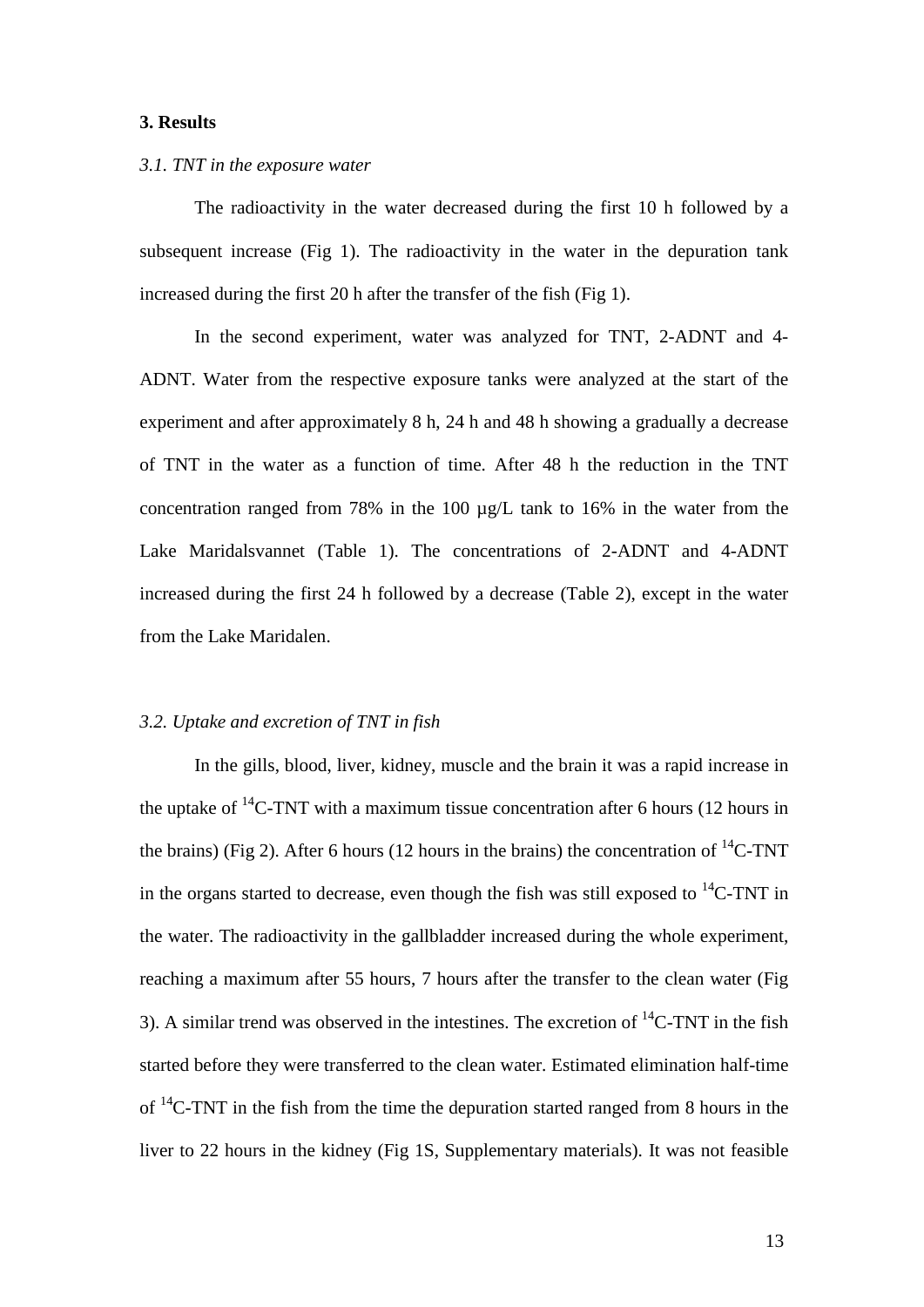to make a good estimation of the elimination half-life of  ${}^{14}C$ -TNT in the fish after the transfer to the clean water since the concentration in the different organs already was near the measured minimum levels.

BCF were estimated after 6 hours of exposure when maximum tissue concentrations were observed and after 48 hours when the fish were transferred to the clean water. With the exception of the gallbladder the BFCs were highest in the gills, kidney, livers and intestine representing the first target of exposure and organs of excretion and metabolism (Table 3). The BCFs in these organs decreased considerable after 6 hours of exposure. The BCF of  ${}^{14}$ C-TNT in the gall bladder increased from 404 after 6 hours of exposure to nearly 2000 after 48 hours of exposure.

In fish exposed to unlabeled TNT, TNT, 2-ADNT and 4-ADNT were found in the muscle tissue. Only 2-ADNT and 4-ADNT were found in the bile samples (Table 4 and 5). Bioconcentration factors were estimated based on the concentration in the tissue and the concentrations in the water and was between 4 and 6 (Table 4)

## *3.3 Effects of increasing TNT concentrations on Atlantic salmon*

One fish in each of the two groups exposed to the highest concentration (1 mg/L) died during the experiment. During the dissection procedure it was observed that all the fish exposed to the highest concentrations had severed hemorrhages in the dorsal muscle tissue near the spine (Fig 2S). All the fish exposed to the highest concentrations would probably have died if the exposure time had been extended. There were no visible signs of any injuries or behavioral abnormalities on the fish exposed to the lower concentrations. With the exception of the groups exposed to the highest concentrations there were no significant effects on any of the blood physiology parameters that were analyzed. Severe effects on blood physiology was observed in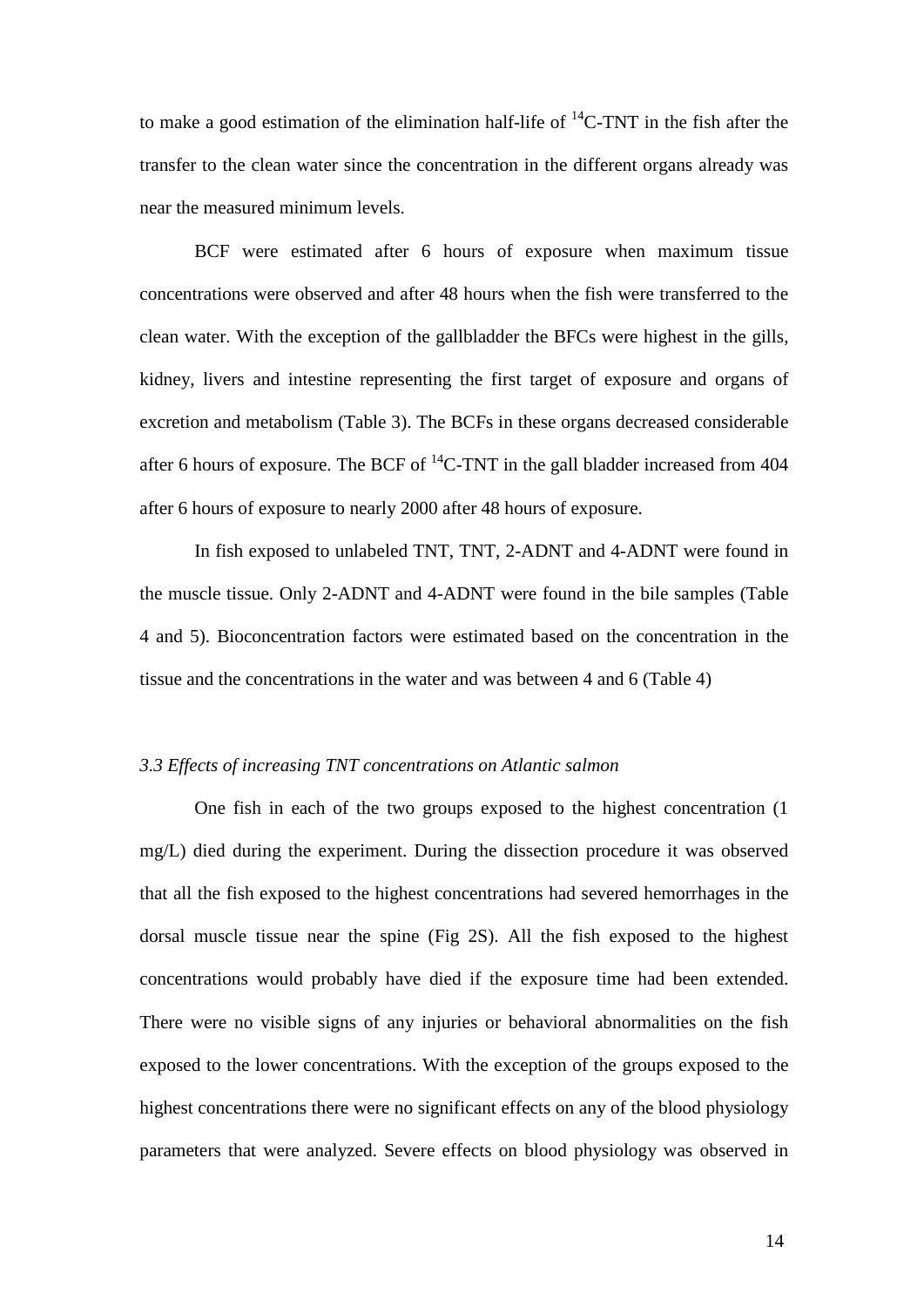the two groups exposed to 1 mg/L of TNT (Table 6 and 7). In fish exposed to synthetic lake water, increased levels of glucose, urea and HCO<sub>3</sub> were observed, while hematocrit and the levels of Cl and hemoglobin (Table 6) decreased. In the fish exposed to TNT in the water from Lake Maridalsvannet it was observed an increase in urea and glucose, and a decrease in hematocrit and the levels of hemoglobin (Table 7).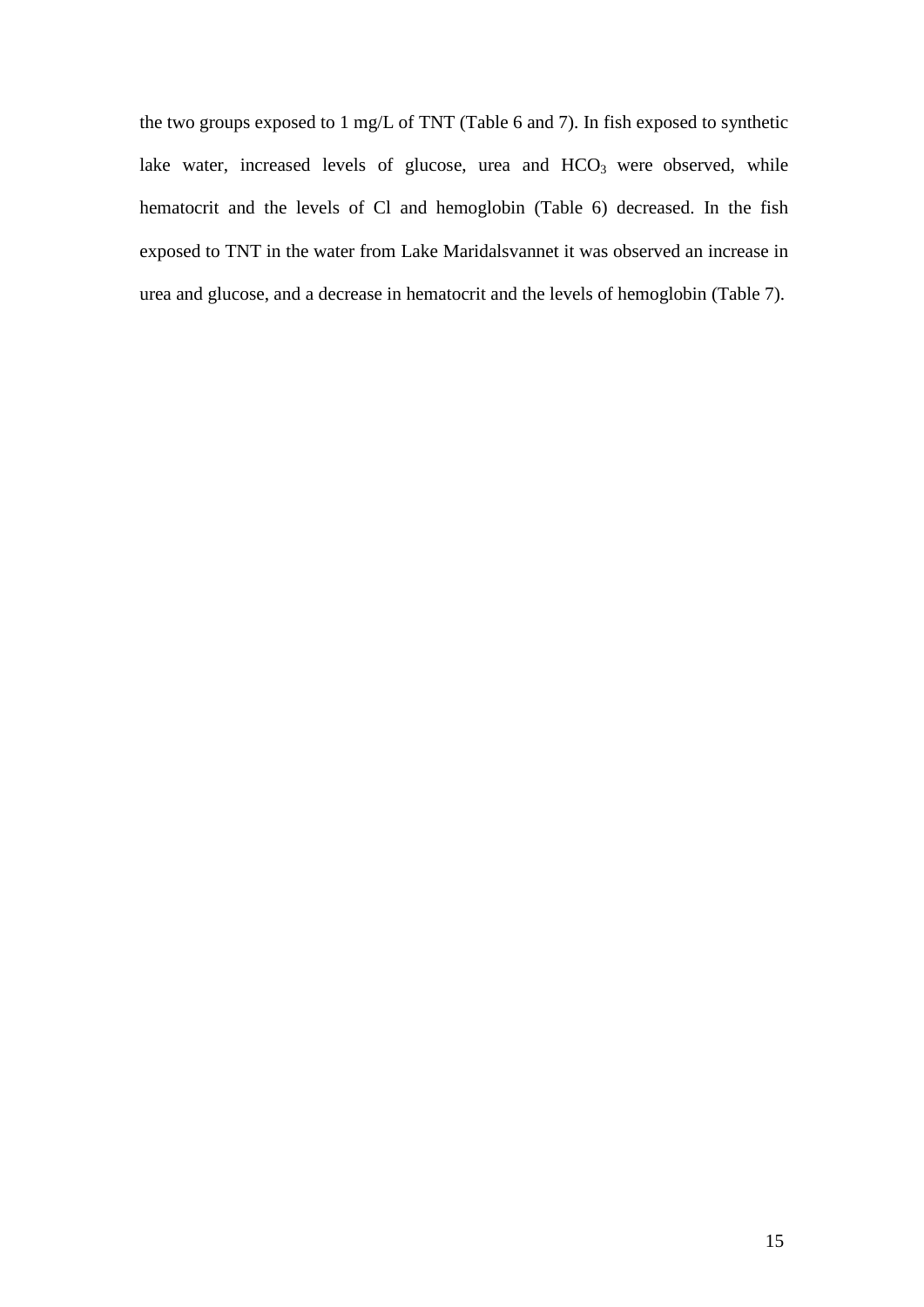## **4. Discussion**

### *4.1. TNT in the exposure water*

The experiment with use of  ${}^{14}C$ -labeled TNT showed a loss of approximately 25% of the added  $^{14}$ C-TNT from the water during the first 12 hours followed by a subsequent increase in the radioactivity (Fig 1). The subsequent increase in the radioactivity is probably attributed to excretion from the fish, bearing in mind that the depuration started before the fish were transferred to the clean water. At the end of the experiment a reduction in total radioactivity of 12% was observed. The loss may primarily be attributed to uptake and sorption in the fish, but may also be due to adsorption to the exposure tank walls made of polyethylene which has hydrophobic properties. In the second experiment with unlabeled TNT the findings were more complex. In all the exposure groups a reduction in the TNT concentrations were observed in the water, ranging from 60 to 80% reductions in the groups exposed to 1- 100 µg/L and a 15-40% reduction in the groups exposed to 1 mg/L (Table 1). The loss of TNT during the experiment indicated uptake and/or metabolism in the fish, attachment to the tank walls, and/or decomposition in the water. Apparently the reduction in the TNT concentration was less pronounced in the water from the Lake Maridalsvannet, of which it was observed a loss of approximately 15%. Water from Lake Maridalsvannet was also used in the first experiment, which had a similar loss of radioactivity during the experiment. Unlike the synthetic water, the water from Lake Maridalsvannet contain organic materials (approximately 4.5 mg/L), which TNT and metabolites may be associated with. It has previously been shown that TNT may be adsorbed to organic materials in soil, such as humic acids (Esteve-Nunez et al., 2001; Eriksson et al., 2004). The metabolites of TNT, 2-ADNT and 4-ADNT, were detected in the water. The amount of metabolites, could however, not account for the loss of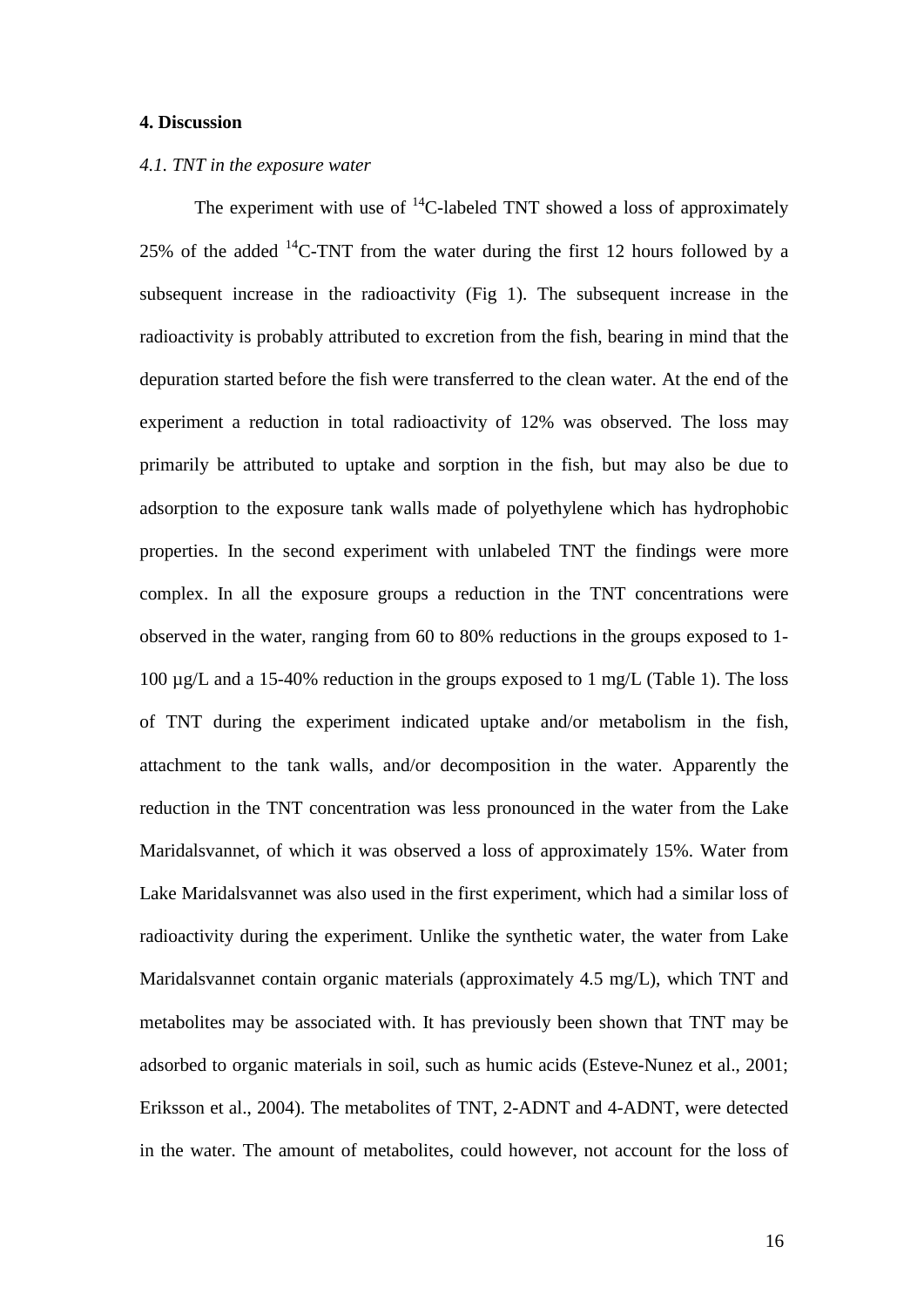TNT, indicating formation of considerable amount of unknown decomposition products, or adsorption to the tank walls and to the fish. In the  $^{14}$ C-TNT experiment a considerable fraction of radioactivity retained in the different organs at the end of the study (Fig 2). This observation indicates that some of the losses of TNT in the water may be due to non-extractable TNT-compounds adsorbed to fish tissues. Previous studies on effects of TNT on aquatic organisms have shown similar losses of TNT in the exposure water (Conder et al., 2004; Lotufo et al., 2010; Yoo et al., 2006). Possible decomposition products other than the ADNT, may be diamino nitrotoluenes, tetranitroazoxytoluenes, nitrobenzoic acids and nitrogen free TNT transformation products (Conder et al., 2004; Preiss et al., 2005; Esteve-Nunez et al., 2001; Carpenter et al., 1978; Kaplan and Kaplan, 1982; Smith et al., 2015).

# *4.2. Uptake and excretion of 14C-TNT in fish*

A rapid uptake of  ${}^{14}C$ -TNT was observed in the gills, blood, liver, kidney, muscle and the brain after 6 hours of exposure. In the brains maximum concentration was reached after 12 hours of exposure. The delayed uptake in brain demonstrate that the  $^{14}$ C-TNT compounds passes the blood brain barrier. The maximum concentration of  ${}^{14}$ C-TNT in the fish brain was similar to the concentrations detected in other tissues. After 6 hours in six of the tissues, and 12 hours in the brains, the concentration of  $^{14}$ C-TNT started to decrease, even though the fish was still exposed in the water. Since the Atlantic salmon was not fed, and do not drink water, the site of TNT uptake must be the gills. The mechanism behind the reduced uptake after the initial rapid uptake is unclear, but it might be linked to negative effects on important processes at the gill surface and ion exchange mechanisms, demonstrated by the negative effects on osmoregulation and general physiology. Changes in mucus secretion or mucus quality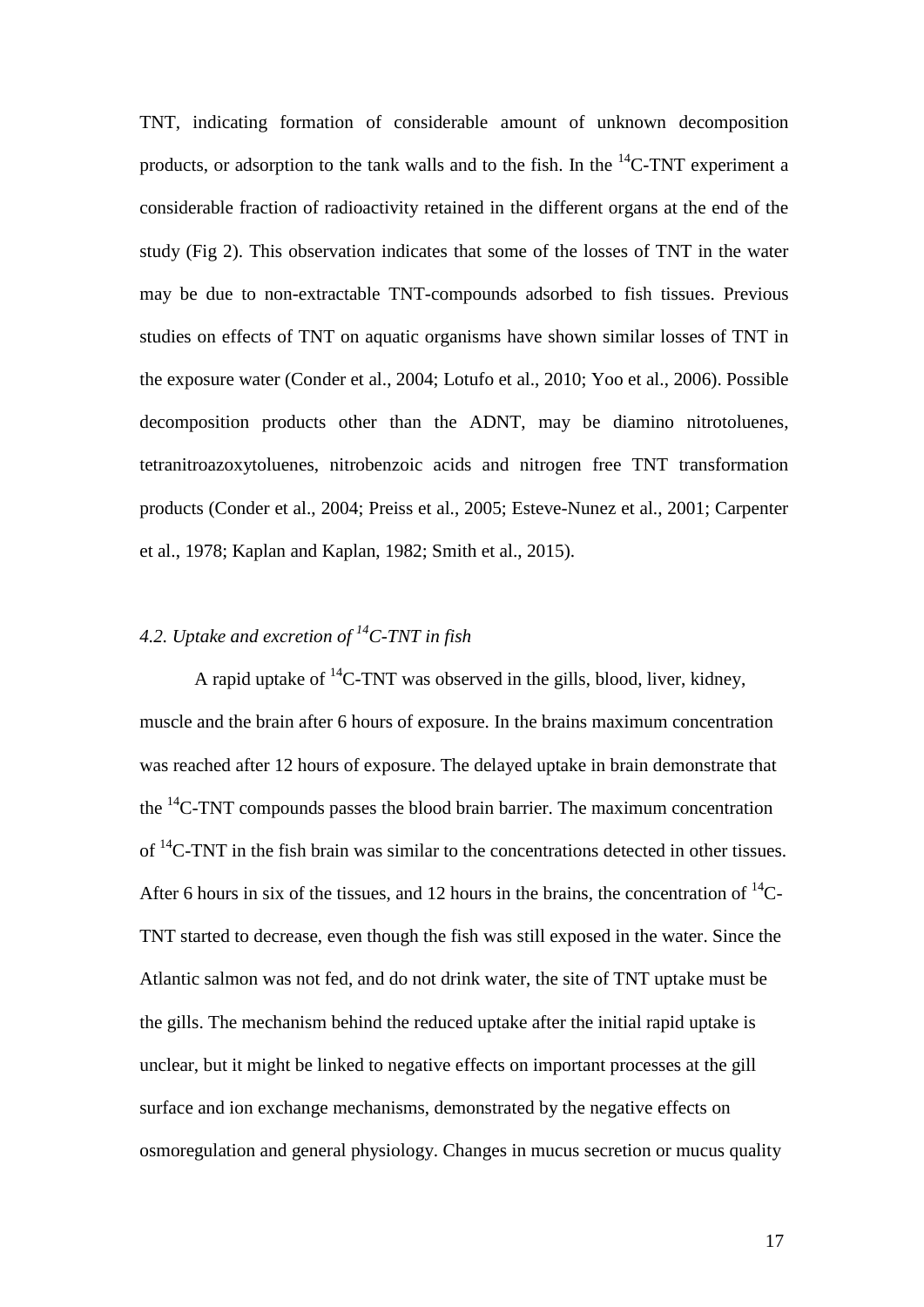might also be an explanation, although not measured in our experiment. Sensini et al. (2008) exposed European eel to TNT in the water for concentrations ranging from 0.5 – 2.5 mg/L. In addition to lesions on the gills, such as oedema and vascular congestion, they observed mucus hypersecretion, which may be a response to an exposure to a xenobiotic leading to reduced uptake.

BCF were estimated after 6 hours of exposure to  ${}^{14}$ C-TNT when maximum uptake was observed and after 48 hours when the exposure period was terminated. With the exception of the gall bladder the BCFs were highest in the gills, kidney, livers and intestine, representing first target of exposure and organs of excretion and metabolism (Table 3). The BCFs decreased considerable after 48 hours showing that  $14$ C-TNT is not particular prone to bioaccumulation and that it is readily excreted. The BCF of  $^{14}$ C-TNT in the gall bladder increased from 404 L/kg after 6 hours of exposure to nearly 2000 L/kg after 48 hours of exposure. Apparently the  $^{14}$ C-TNT was concentrated into the gall bladder showing that the fish primarily excrete TNT and potential metabolites through the bile. In most organs, the concentrations of  ${}^{14}C$ -TNT were close to the measured minimum when the fish were transferred to clean water and elimination half-life could not be calculated. Previous studies have estimated elimination half-life in different fish species of an hour or less (Ownby et al., 2005, Lotufo and Lydy , 2005; Yoo et al., 2006). The elimination half-time of TNT in the fish was, however, estimated from the time the depuration started and ranged from 8 hours in the liver and 22 hours in the kidney (Fig 1S).

At the termination of the experiment there were still some residual  $^{14}$ C-TNT left in the fish organs (Fig 2) indicating a slow elimination of a portion of the accumulated  ${}^{14}C$ -TNT. This portion may be the so-called unextractable fraction, which may be biotransformation products covalently bound to tissue proteins and other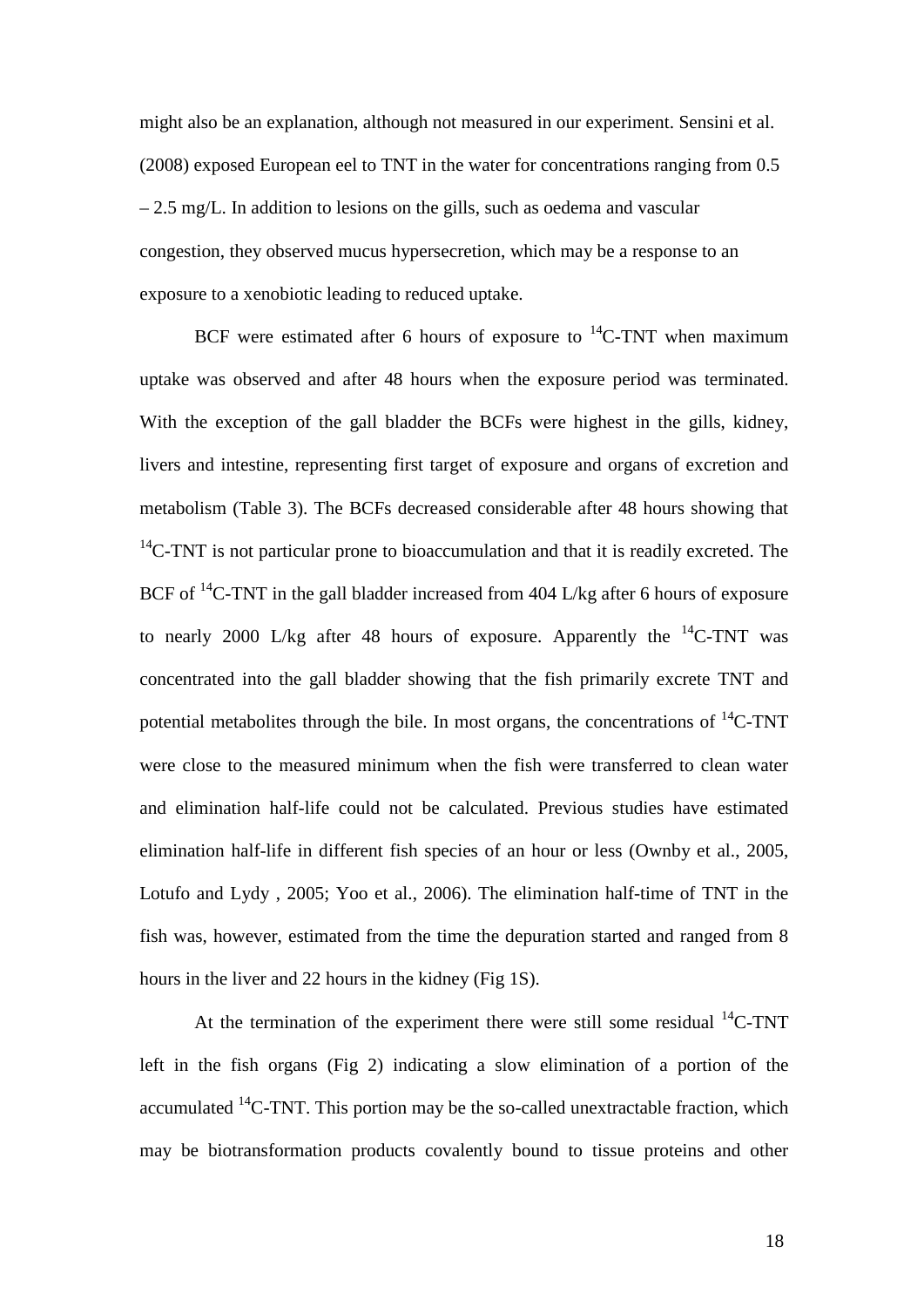macromolecules as discussed by Ownby et al, (2005). The reductive metabolism of TNT to aminonitrotoluenes involves formation of several reactive metabolites, which have shown to form adducts with thiol groups (Leung et al., 1995).

## *4.3. Accumulation of TNT, 2-ADNT and 4-ADNT in the fish*

TNT and its metabolites 2-ADNT and 4-ADNT, were detected in the muscle tissue (Table 4 and 5). The concentrations of TNT in the muscle tissue increased with the exposure concentrations. The calculated BCFs of TNT in muscle tissue were in the range of 4-6 L/Kg (Table 4) confirming that TNT is not particularly prone to bioaccumulation and that it is readily excreted. With the  $^{14}$ C-TNT study in mind, however, it is reasons to believe that the accumulated concentrations of TNT in the effect study were higher earlier in the experiment, maybe by a factor of 3-5. The concentrations of the ADNT-metabolites were similar as the concentration of the parent molecule, indicating that a considerable fraction of the parent molecule is metabolized.

The <sup>14</sup>C-TNT experiment showed that the radio labeled TNT accumulated in the gall bladder. This was confirmed by chemical analysis of the bile of the TNT exposed fish. We did, however, only detect the presence of 2-ADNT and 4-ADNT and not the parent molecule (Table 5). The bile in our study was treated with βglucuronidase during preparation. Previously Eek et al (2005) could not recover any TNT and TNT metabolites in the bile from fish orally exposed to TNT (100-400 mg/kg body weight). By treating the bile with β-glucuronidase in order to hydrolyze glucuronide conjugated TNT and TNT metabolites it was shown that considerable portion of the TNT was excreted as glucuronides. Eek et al., (2005) found that that the concentrations of the metabolites in the bile were a factor of approximately 10 higher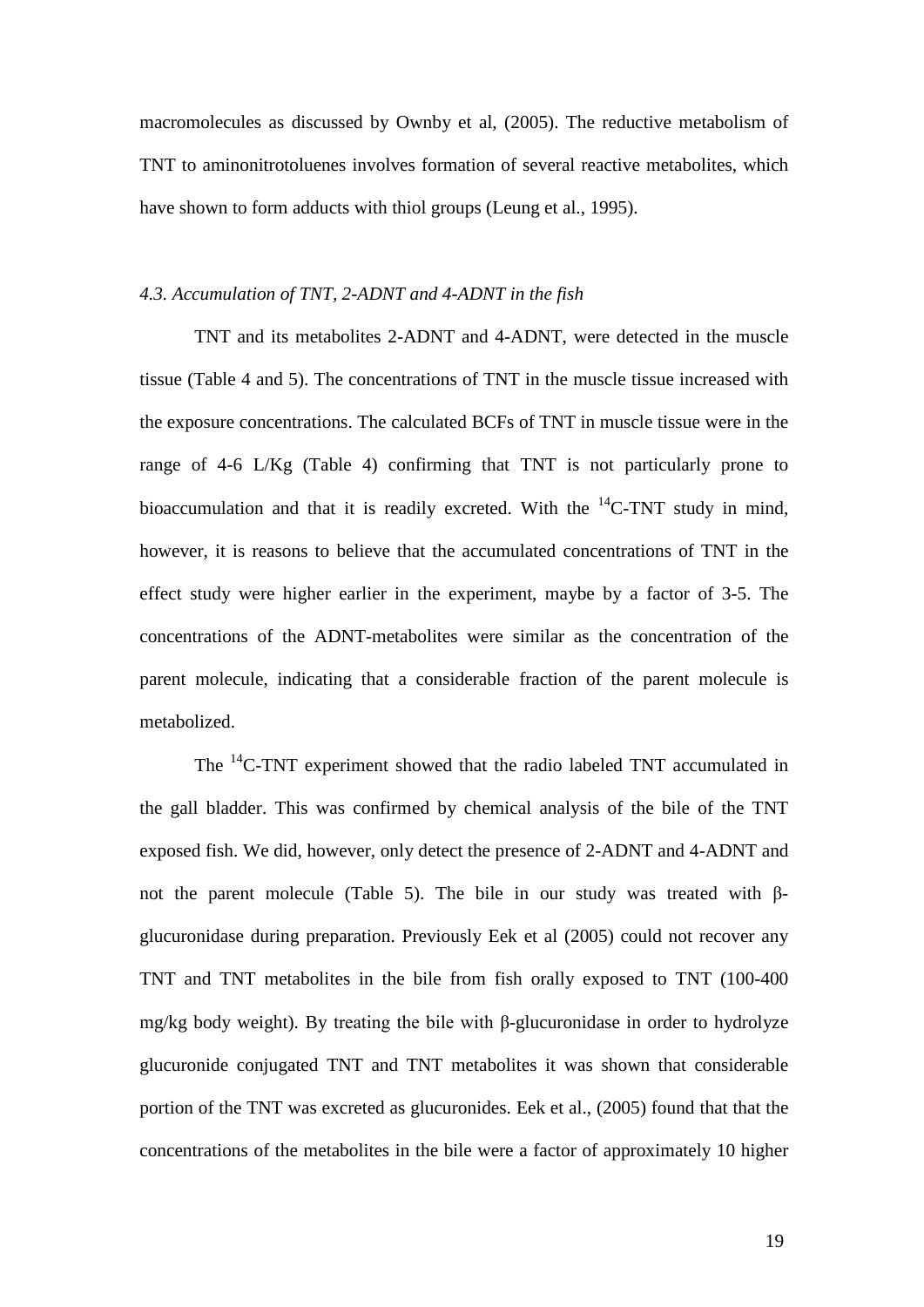than the parent compound, which may explain the reason why we did not detect TNT in the bile in our study. In mammals, comparative studies have shown that the major excretion pathway of TNT is through urine primarily as the glucuronide conjugates (El-Hawari et al., 1981; Talmage et al., 1999). In fish it appears that a major portion of the TNT is metabolized followed by a phase II conjugation with glucuronides and biliary excretion.

In order to identify potential exposure of TNT near dumping sites of ammunition it may be reasonable to analyze the fish bile. In this study TNT metabolites were detected in bile from fish exposed to 10 µg/L. With improved analytical technics it will probably be possible to detect TNT and breakdown products in bile from fish exposed to lower concentrations (e.g. Ochsenberg et al., 2008). Due to dilution of munition residues in the seawater there are often no detection or only trace amounts of energetics residues that are detected near ammunition dump sites (e.g. Darrach et al., 1998; Ampleman et al., 2004; Ochsenberg et al., 2008; Rossland et al., 2010; University of Hawai, 2011). In close vicinity of the munitions, however, considerable concentrations have been reported. At the Bedford Basin, Halifax Novia Scotia, large amounts of ammunition from WWI and WWII are dumped (Rodacy et al., 2001). Water was sampled in close vicinity of the ammunition  $(\leq 1 \text{ m})$ , and at one site it was found 14 µg/L TNT, 123 µg/L 4-ADNT and 108 µg/L 2-ADNT in the water. Barton and Porter (2004) performed a survey at the eastern end of Isla de Vieques, Puerto Rico which were used as a naval gunnery and bombing range between 1943 and 2003. In seawater inside a bomb it was found 66.4-105 mg/L TNT showing considerable dissolution of the energetic materials. Approximately one meter from the bomb the concentrations had dropped to 17.7 and 7.9 µg/L. In order to assess risk of exposure from leakage of very low concentrations of munitions residues from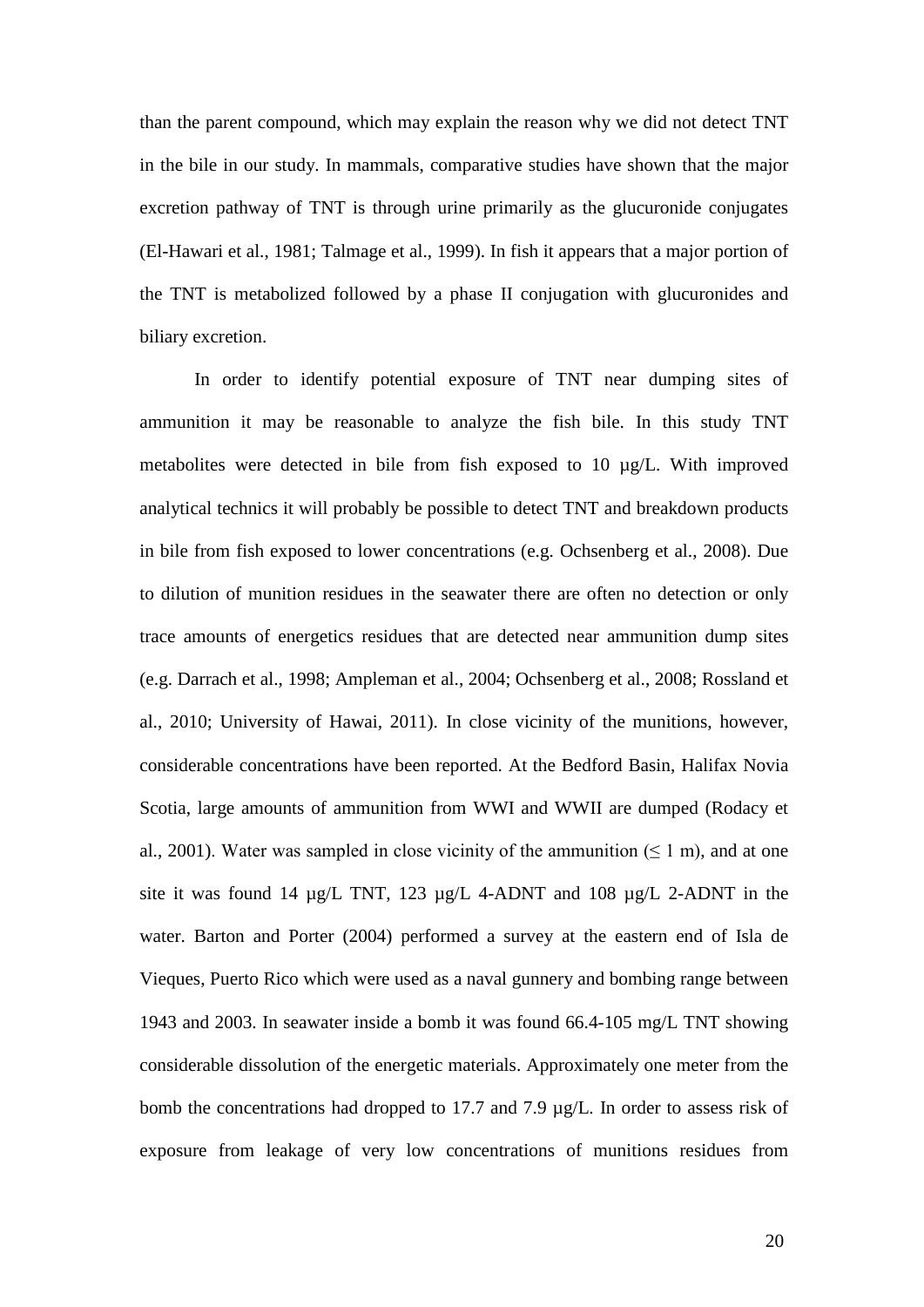dumping sites or training areas, other sampling strategies, such as passive samplers, may be more convenient (Rosen et al., 2016; Belden et al., 2015) or biomonitoring with transplanted blue mussels (Strehse et al., 2017).

## *4.4. Effects of TNT on fish*

In the two groups exposed to the highest concentration mortality was observed, and severe hemorrhages in the muscle tissue at the dorsal fin near the spine (Fig 2S). The effect of TNT on fish is species dependent with reported acute lethal concentrations ranging from 1-5 mg/L, of which species like fathead minnow and channel catfish appear less sensitive than rainbow trout (Liu et al., 1983). A previous study reported a mean  $LC_{50}$ -concentration of 1.15 mg/L on rainbow trout exposed for 96 h under static condition (Liu et al., 1983). Compared with other aquatic organisms fish appears to be one of the most sensitive taxa to TNT intoxication (Liu et al., 1983; Ribeiro et al., 2012; Lotufo et al., 2013) and Atlantic salmon appears to be a particular sensitive species. Leffler et al., (2014) exposed alevins of Atlantic salmon to TNT wastewater for 40 days. In the high exposure group (2.1 mg/L TNT) they observed approximately 25% mortality after 14 days and 100% mortality after 40 days. In the group exposed to 0.41 mg/L they observed approximately 30% mortality after 40 days. In comparison to our experiment it is apparent that alevins are somewhat less susceptible than the juveniles.

The effect of TNT on mammals has been thoroughly studied and it is reasons to believe that similar mechanisms of toxicity are involved in the fish. One of the most pronounced symptoms of severe TNT intoxication in mammals is anemia (Crawford 1954; Dilley et al., 1982; Ryon and Ross, 1990; Bradley 2011). The symptoms are caused either by hemolysis of the red blood cells (as we saw in our experiment), by a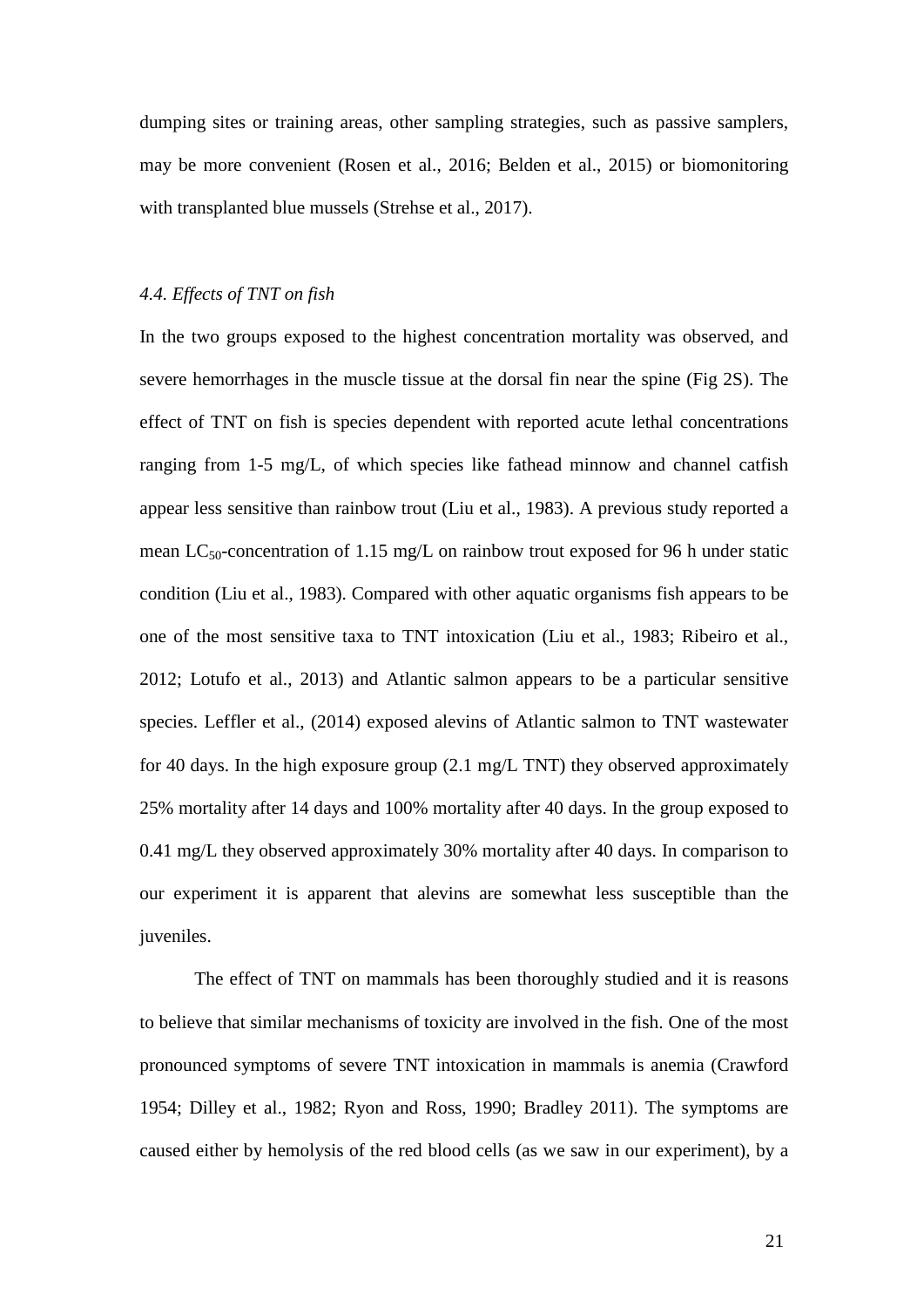destruction of the hemoglobin in the cells, or by a chemical change in the hemoglobin of the red blood corpuscles, forming mixtures of methhemoglobin, NO-hemoglobin, and sulphhemoglobin with a consequent damage of the oxygen-carrying capacity. The analysis of the physiological parameters in blood confirmed severe effects in our experiment (Table 6 and 7). These effects on blood were only observed in the fish exposed to the highest concentration of TNT. Both the effect on morphology and on blood physiology appeared independent of the water quality. The fish exposed to TNT in the synthetic water had, however, effects on two more blood parameters, but it is reason to believe that similar effect eventually had happened also in the fish exposed to the TNT in the water from Lake Maridalsvannet. Eek et al., (2003) who exposed rainbow trout perorally to TNT (100 mg/kg - 400 mg/kg) for 48 h did not report any morphological changes but observed increased levels of methhaemoglobin and increased numbers of lymphocytes and leukocytes, which is in accordance with previous studies on mammals and the present study. The effect observed on the fish is probably due to formation of reactive metabolites of TNT. In mammals the nitro groups on the TNT undergo a reductive metabolism into aminonitrotoluenes. The reduction of TNT is a stepwise reaction with the conversion of TNT to the intermediates nitrosodinitrotoluene and hydroxylaminodinitrotoluene. The conversion of hydroxylaminodinitrotoluene to aminodinitrotoluene is a rate limiting step which may cause an accumulation of the substance. Nitrosodinitrotoluene and hydroxylaminodinitrotoluene are reactive metabolites which may covalently bind to macromolecules in the cells (Levine et al., 1990; Michels et al., 1994; Leung et al., 1995; Bakhtiar and Leung, 1997; Esteve-Nunez, et al., 2001). Apparently, in the high exposure group in our experiment a level of metabolites was reached that was detrimental for the fish.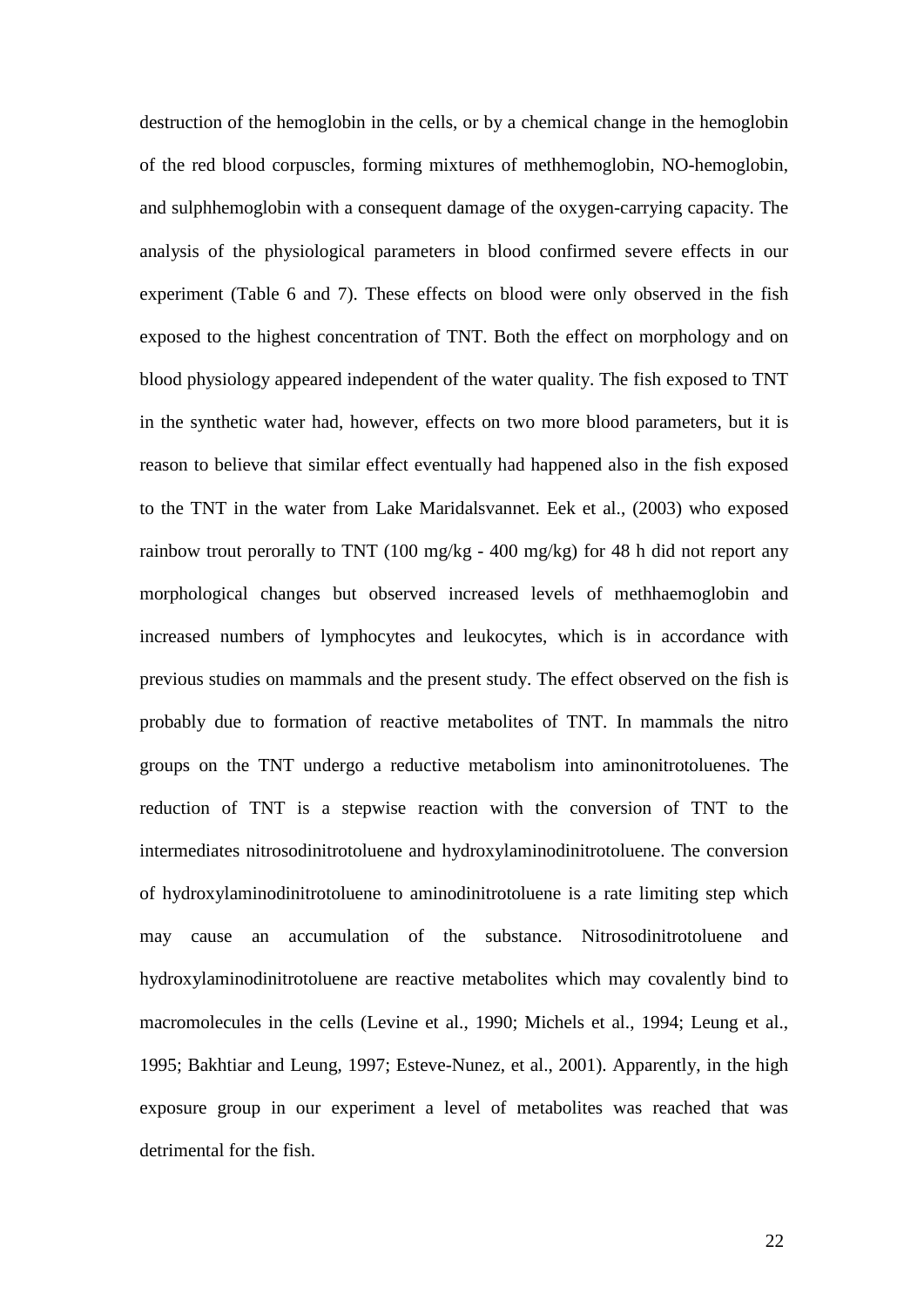#### *4.5. Conclusions*

The present study have shown that TNT is taken up primarily over the gills and rapidly excreted from fish via the bile. After 6 hours (12 hours in the brains) the concentration of TNT in the organs started to decrease, even though the fish was still exposed to TNT in the water. The depuration experiment showed that the BCF for TNT-equivalents were substantially higher in the gall bladder, likely due to presence in the bile, compared to the other organs. In order to identify potential exposure of TNT near dumping sites of ammunition it may be reasonable to analyze the fish bile. Mortality was observed amongst fish exposed to 1 mg/L TNT. Considerable amount of the TNT metabolites 2-ADNT and 4-ADNT, were detected in the muscle tissue of the fish, and severe hemorrhages in the dorsal muscle tissue near the spine was observed. Effects on blood parameters such as of glucose, urea, hematocrit and hemoglobin were observed in the fish exposed to the highest concentration (1 mg/L). Large amount of ammunition have been dumped in the oceans of the world during the last century, but due to dilution of munitions residues in the seawater there is less likely that fish are particular vulnerable to exposure. Benthic organisms are probably at highest risk of exposure (Pascoe et al., 2010; Voie and Mariussen, 2017). However, in an area with little exchange of water, like a small lake or a threshold fjord, or in close vicinity of the ammunition, dissolved TNT and other ammunition residues may reach toxic levels.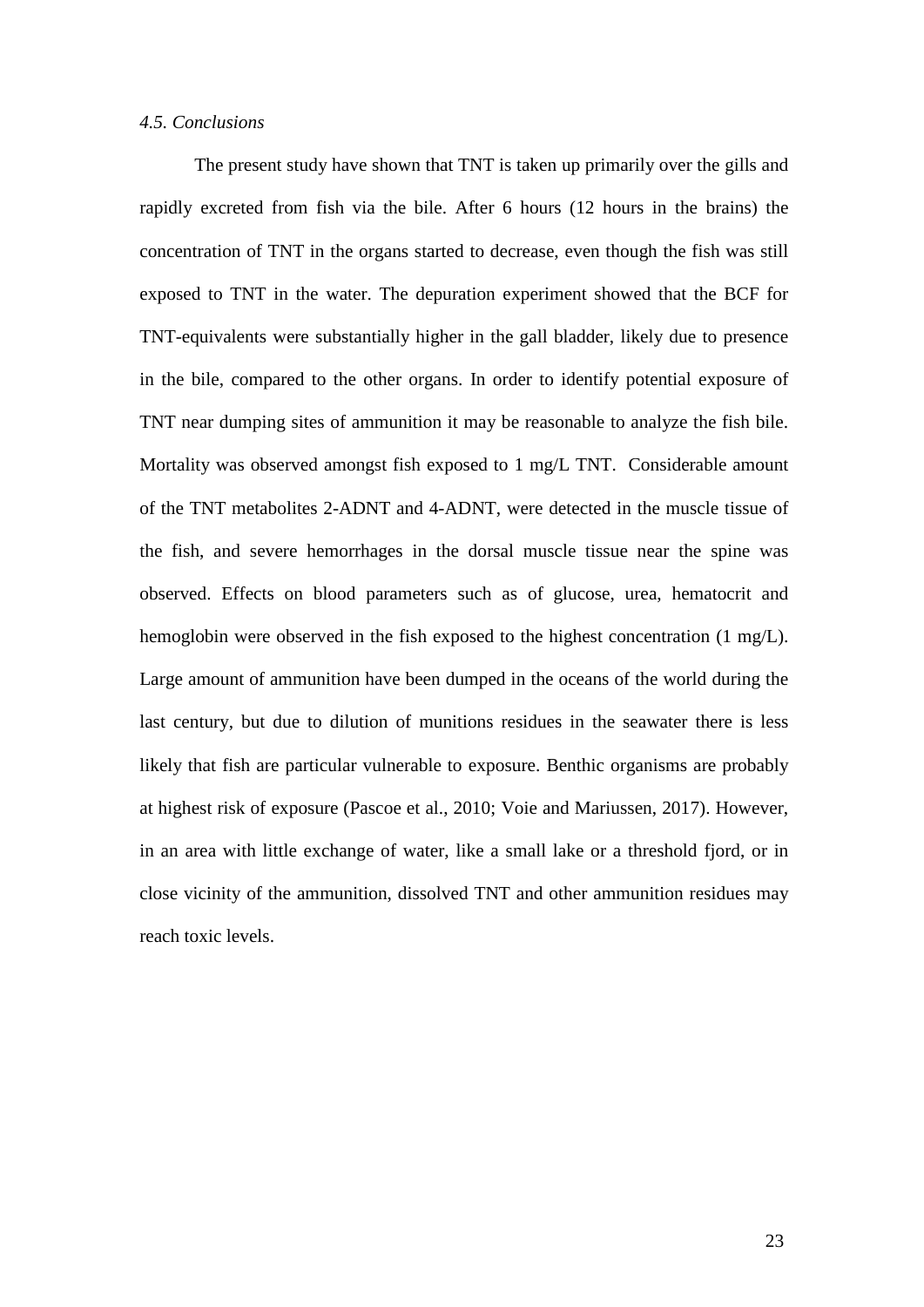## **Acknowledgements**

This study was funded by the Ministry of Defence (FFI Project No. 119701 and 130001). Some funding were granted from the DAIMON project (financed under the Interreg Baltic Sea Programme 2014-2020) to finish the manuscript. The authors want to thank Dr. Merethe Kleiven, Ms. Marit Nandrup Pettersen from NMBU, and Ms Ida Vaa Johnsen from FFI for helping with the dissection of the TNT exposed fish, and Ms Anita Larsen and Ms Anne Myhran from FFI for helping with the extraction of water and muscle tissue for the chemical analysis.

# **Conflict of interest statement**

The authors declare that there are no conflicts of interest.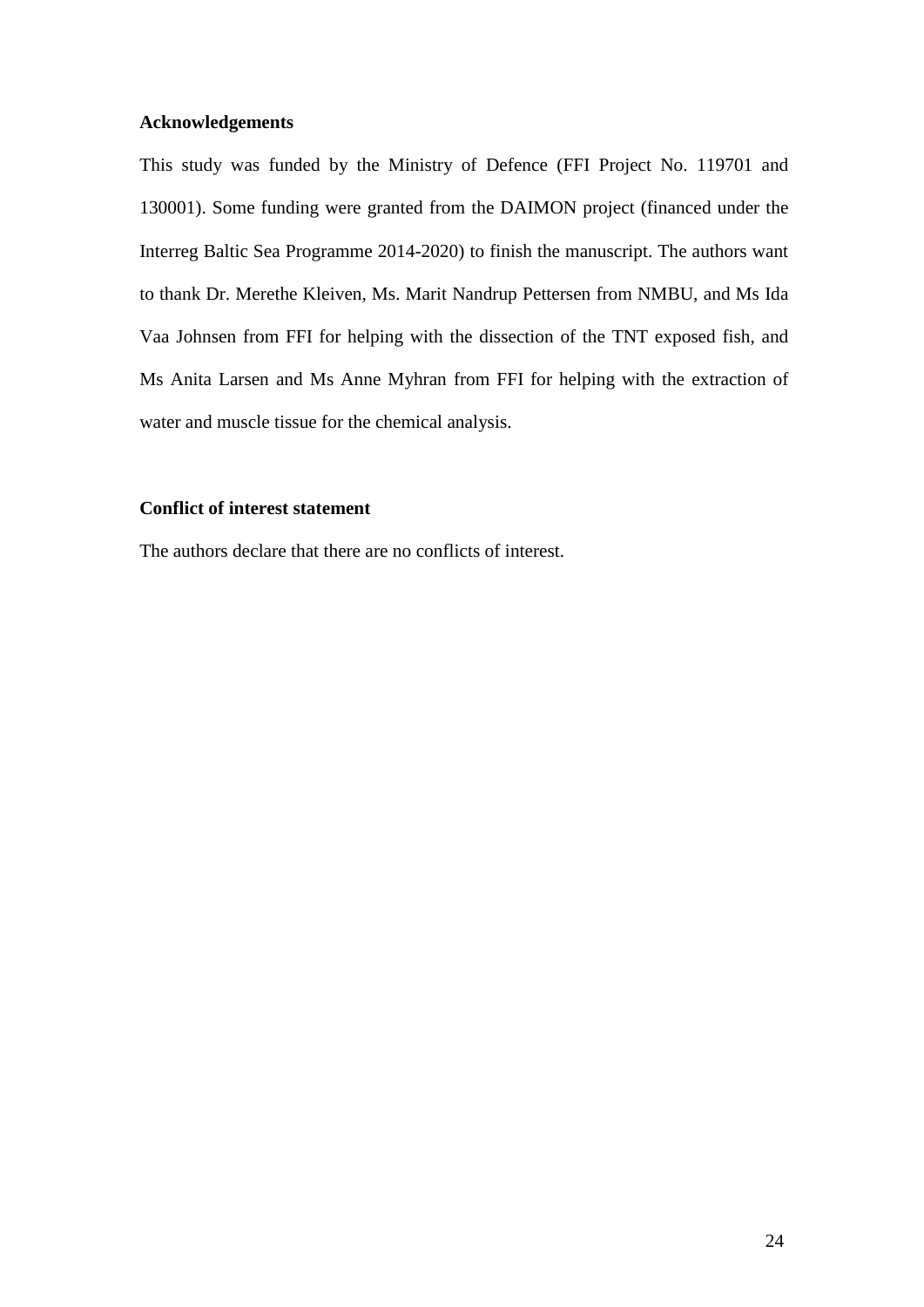### **References**

- Ampleman G., Faucher, D., Thiboutot, S., Hawari, J., Monteil-Rivera F., (2004). Evaluation of underwater contamination by explosives and metals at Point Amour Labrador and in the Halifax Harbour area. Technical report DRDC Valcartier TR 2004-124. Valcartier, Quebec, Canada: Defense Research and Development Canada.
- Bakhtiar, R., Leung, K.H., 1997. Covalent binding of 2,4,6-trinitrotoluene to human hemoglobin. Evidence for protein adducts probed by electrospray ionization mass spectrometry. Rapid Commun. Mass Spectrom. 11, 1935-7.
- Barton, J.V., Porter, J.W (2004). Radiological, Chemical, and Environmental Health Assessment of the Marine Resources of the Isla de Vieques Bombing Range, Bahia Salina del Sur, Puerto Rico. CEO, Underwater Ordnance Recovery, Inc and the University of Georgia, Athens.
- Belden, J.B., Lotufo, G.R., Biedenbach, J.M., Sieve, K.K., Rosen, G., 2015. Application of POCIS for exposure assessment of munitions constituents during constant and fluctuating exposure. Environ. Toxicol. Chem. 34, 959-967.
- Bradley, M.D., 2011. 2,4,6-Trinitrotoluene (TNT) air concentrations, hemoglobin changes, and anemia cases in respirator protected TNT munitions demilitarization workers. Int. Arch. Occup. Environ. Health., 84, 239-250.
- Bradley, P.M., Chapelle, F.H., Landmeyer, J.E., Schumacher J.G., 1994. Microbial transformation of nitroaromatics in surface soils and aquifer materials. Appl. Environ. Microbiol. 60, 2170-2175.
- Carpenter, D.F., McCormick, N.G., Cornell, J.H., Kaplan, A.M. 1978. Microbial transformation of 14C-labelled TNT in an activated-sludge system. Appl. Environment. Microbiol. 35, 949-954.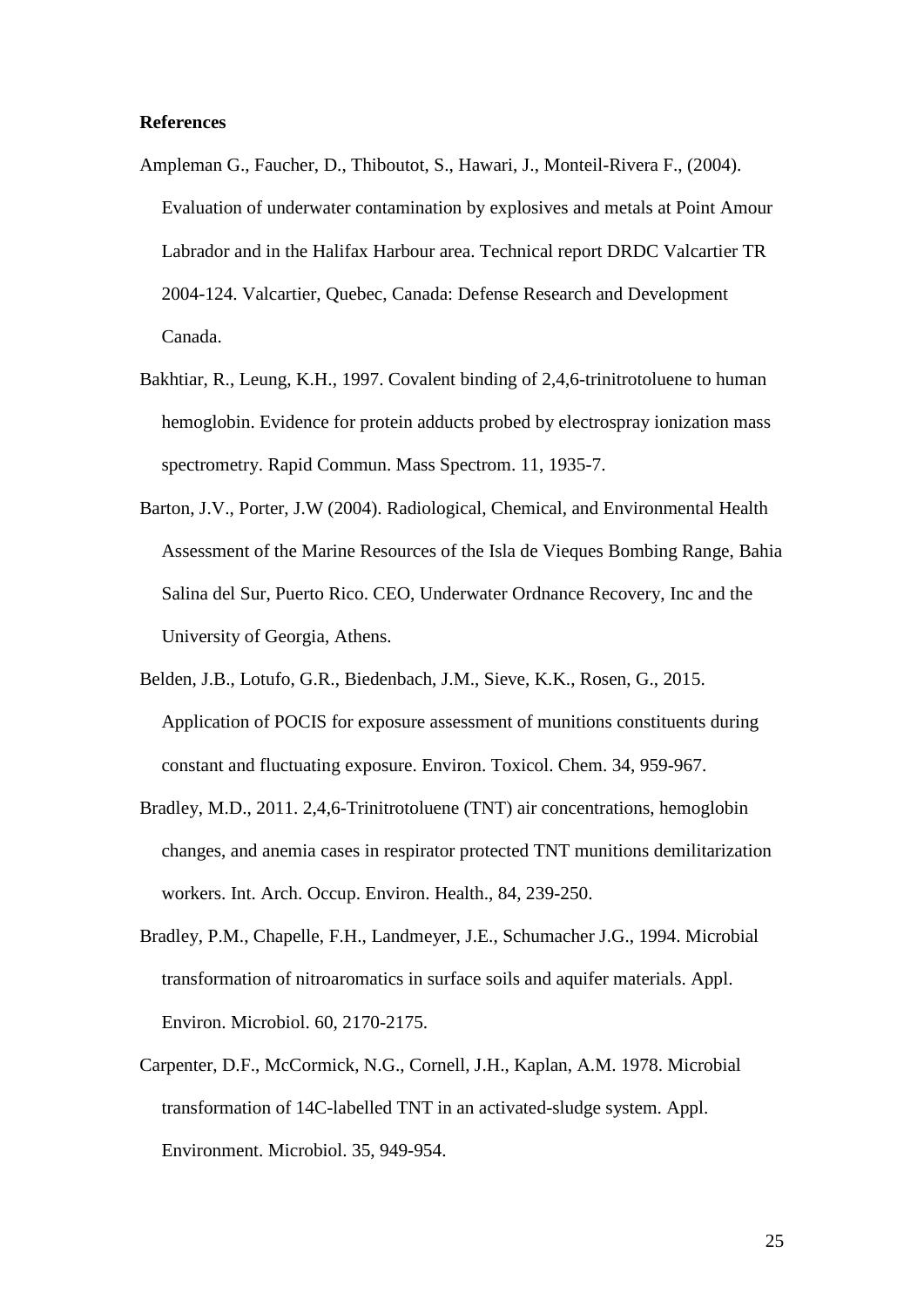- Conder, J.M., La Point, T.W., Bowen, A.T., 2004. Preliminary kinetics and metabolism of 2,4,6-trinitrotoluene and its reduced metabolites in an aquatic ologochaete. Aq. Tox. 69, 199-213.
- Crawford, M.A. 1954. Aplastic anaemia due to trinitrotoluene intoxication. Br Med. J. 2, 430-437.
- Darrach, M.A., Chutjian, A., Plett, G.A., 1998. Trace Explosives Signatures from World War II Unexploded Undersea Ordnance. Environ. Sci. Technol. 32, 1354– 1358.
- Dilley, J.V., Tyson, C.A., Spanggord, R.J., Sasmore, D.P., Newell, G.W., Dacre, J.C., 1982. Short-term oral toxicity of 2,4,6-trinitrotoluene in mice, rats, and dogs.
- J Toxicol Environ. Health., 9, 565-85.
- Ek, H., Dave, G., Birgersson, G., Förlin, L. 2003. Acute effects of 2,4,6-trinitrotoluene on heamatology parameters and hepatic EROD-activity in rainbow trout (Oncorhynchus mykis). Aquat. Ecosyst. Health Manag. 6, 415-421.
- Ek, H., Dave, G., Sturve, J., Almroth, B.C., Stephensen, E., Förlin, L., Birgersson, G. 2005. Tentative biomarkers for 2,4,6-trinitrotoluene (TNT) in fish (Oncorhynchus mykiss). Aquat Toxicol. 72, 221-230.
- El-hawari, A.M., Hodgson, J.R., Wnston, J.M., Sawyer, J.M., Hainje, M., Lee, C.C. 1981. Species Differences in the Disposition and Metabolism of 2,4,6- Trinitrotoluene as a Function of Route of Administration Final report. AD A114025. US army Mediacl Research ans Development Command, Fort Detrick, MD.
- Eriksson, J., Frankki, S., Shchukarev, A., Skyllberg, U., 2004. Binding of 2,4,6 trinitrotoluene, aniline, and nitrobenzene to dissolved and particulate soil organic matter. Environ. Sci. Technol. 38, 3074-3080.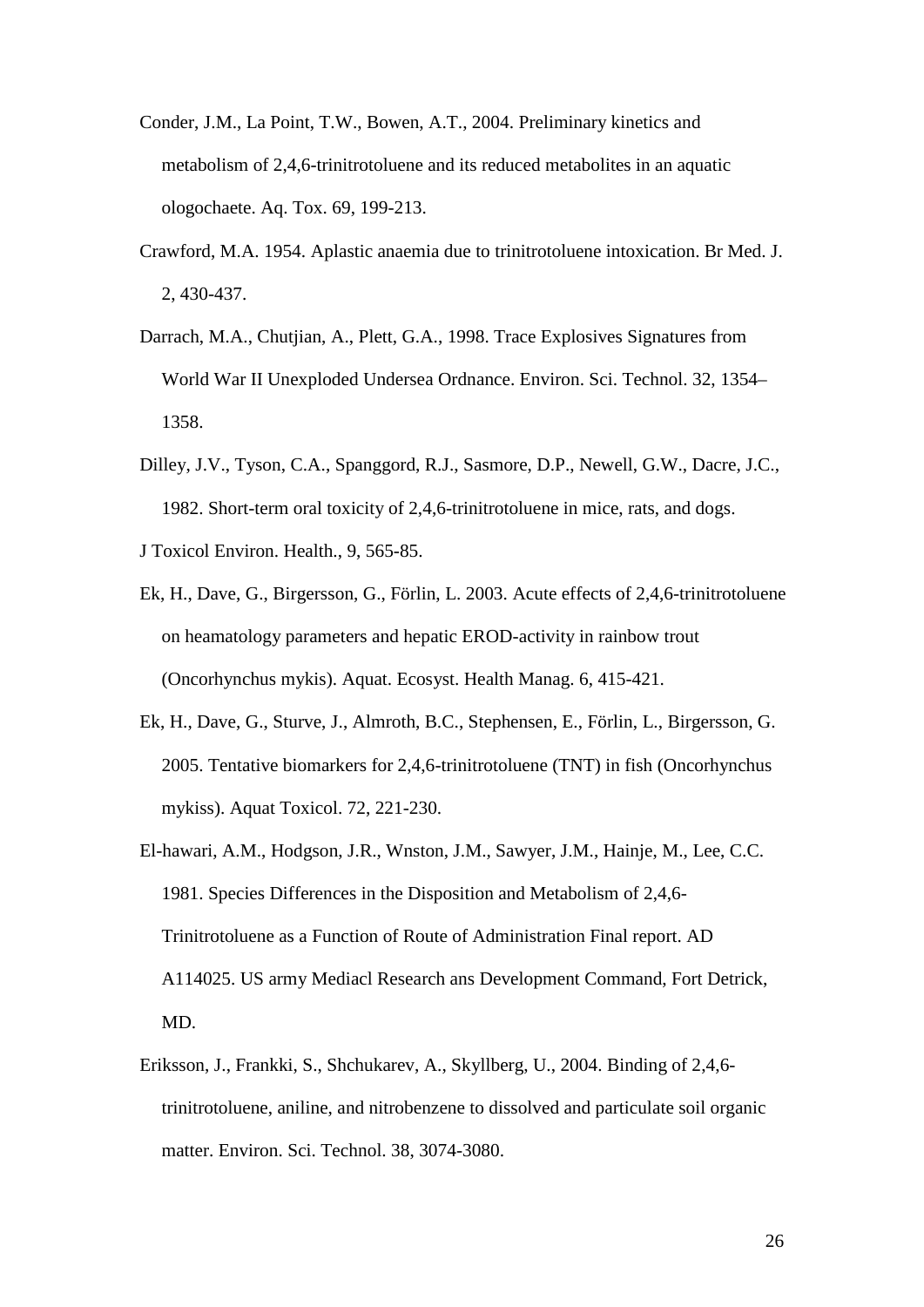- Esteve-Núñez, A.1., Caballero, A., Ramos, J.L., 2001. Biological degradation of 2,4,6 trinitrotoluene. Microbiol. Mol. Biol. Rev. 65, 335-352.
- ICP Waters 2010. Chapter 11. Trace metals and persistent organic pollutants in fish. Page 69-81. In: ICP Waters Programme Manual 2010. NIVA Report 6074-2010, ICP Waters Report 105/2010 [\(http://www.icp-waters.no/publications/#icpwmanual\)](http://www.icp-waters.no/publications/#icpwmanual)
- Kaplan, D.L., Kaplan, A.M., 1982. Termophilic biotransformation of 2,4,6 trinitrotoluene under simulated composting conditions. Advan. Appl. Biotechnol. 44, 757-760.
- Leffler, P., Brännäs, E., Ragnvaldsson, D., Wingfors, H., Berglind, R., 2014. Toxicity and accumulation of trinitrotoluene (TNT) and its metabolites in Atlantic salmon alevins exposed to an industrially polluted water. J. Toxicol. Environ. Health A. 77, 1183-1191.
- Leung, K.H., Yao, M., Stearns, R., Lee Chiu, S.H., 1995. Mechanism of bioactivation and covalent binding of 2,4,6-trinitrotoluene. Chemico. Biol. Inter. 97, 37-51.
- Levine, B.S., Furedi, E.M., Gordon, D.E., Barkley, J.J., Lish, P.M., 1990. Toxic interactions of the munitions compounds TNT and RDX in F344 rats. Fundament. Appl. Toxicol. 15, 373-380.
- Levsen, K., Mussmann, P., Berger-Preiss, E., Preiss, A., Volmer, D., Wunsch, G., 1993. Analysis of nitroaromatics and nitramines in ammunition waste water and in aqueous samples from former ammunition plants and other military sites. Acta Hydrochim. Hydrobiol., 21 153-166.
- Liu, D.H.W., Spanggord, R.J., Bailey, H.C., Javitz, H.S., Jones D.C.L., 1983. Toxicity of TNT wastewaters to aquatic organisms. Final report, Volume 1. Acute toxicity of LAP wastewater and 2,4,6-trinitrotoluene. Report no AD-A142 144, US Army medical research and development command Fort Detrick, Frederick, MD 21701.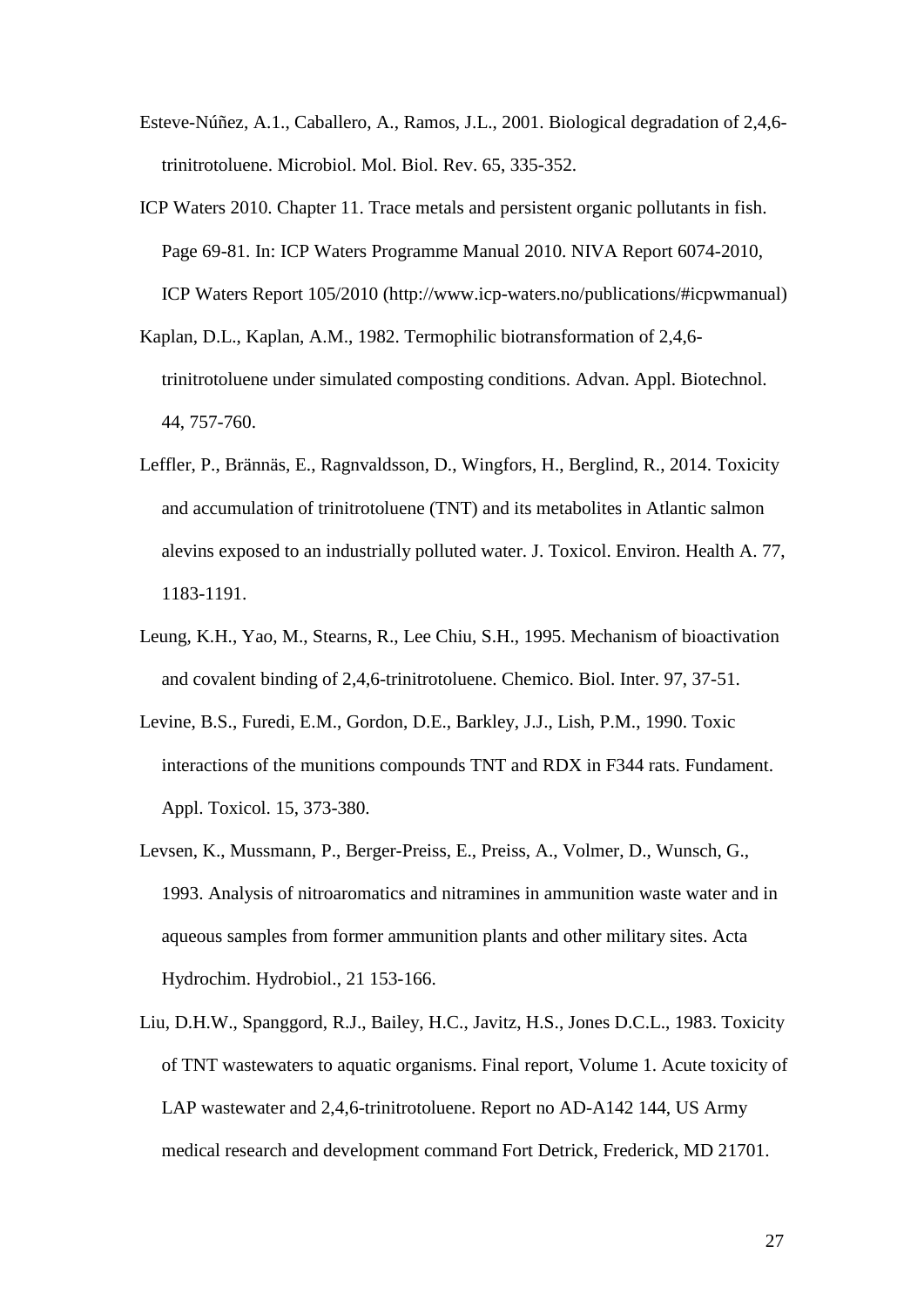- Lotufo, G.R., Belden, J.B., Fisher, J.C., Chen, S.F., Mowery, R.A., Chambliss, C.K., Rosen, G., 2016. Accumulation and depuration of trinitrotoluene and related extractable and nonextractable (bound) residues in marine fish and mussels. Environ Pollut. 210, 129-136.
- Lotufo, G.R., Biedenbach, J.M., Sims, J.G., Chappell, P., Stanley, J.K., Gust, K.A. (2015). Bioaccumulation kinetics of the conventional energetics TNT and RDX relative to insensitive munitions constituents DNAN and NTO in Rana pipiens tadpoles. Environ. Toxicol. Chem. 34, 880-886.
- Lotufo G. R., Rosen, G. Wild, W. Carton G., 2013. Summary of Review of the Aquatic Toxicology of Munitions Constituents. Technical report US Army Corps of Engineers, ERDC/EL TR-13-8, 2013.
- Lotufo, G.R., Blackburn, W.M., Gibson, A.B., 2010. Toxicity of trinitrotoluene to sheepshead minnows in water exposures. Ecotoxicol. Environ. Saf. 73, 718-726
- Lotufo, G.R., Lydy, M.J., 2005. Comparative toxicokinetics of explosive compounds in sheepshead minnows. Arch. Environ. Contam. Toxicol. 49, 206-214.
- Mahrosh, U., Kleiven, M., Meland, S., Rosseland, B.O., Salbu, B., Teien, H.C., 2014. Toxicity of road deicing salt (NaCl) and copper (Cu) to fertilization and early developmental stages of Atlantic salmon (Salmo salar). J. Haz. Mat. 280, 331-339.
- Marencic H., Nehring, S., 2009. Military Activities. Thematic Report No. 3.5. In: Marencic, H. & Vlas, J. de (Eds), 2009. Quality Status Report 2009. Wadden Sea Ecosystem No. 25. Common Wadden Sea Secretariat, Trilateral Monitoring and Assessment Group, Wilhelmshaven, Germany, 2009.
- Michels, J., Gottschalk, G., 1994. Inhibition of the lignin peroxidase of Phanerochaete chrysosporium by hydroxyl-amino dinitrotoluene, an early intermediate in the degradation of TNT. Appl. Environ. Microbiol, 60, 187-194..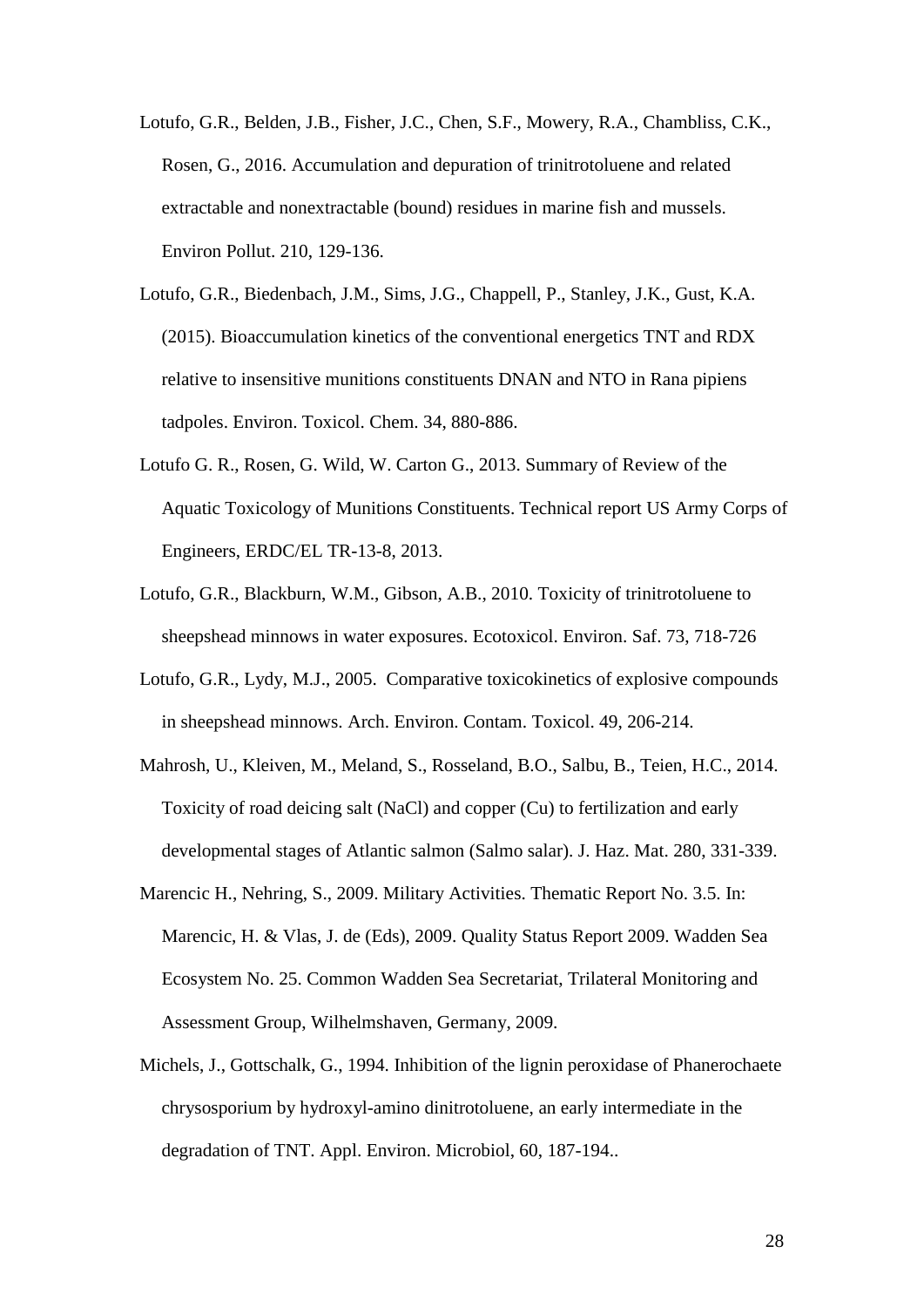Ochsenbein, U., Zeh, M., Berset, JD., 2008. Comparing solid phase extraction and direct injection for the analysis of ultra-trace levels of relevant explosives in lake water and tributaries using liquid chromatography-electrospray tandem mass spectrometry. Chemosphere 72, 974-980.

OECD 1992. Test guideline 203: Fish acute toxicity test.

- Ownby, D.R., Belden, J.B., Lotufo, G.R., Lydy, M.J., 2005. Accumulation of trinitrotoluene (TNT) in aquatic organisms: part 1--Bioconcentration and distribution in channel catfish (Ictalurus punctatus). Chemosphere 58, 1153-1159.
- Pascoe, G.A., Kroeger, K., Leisle, D., Feldpausch, R.J., 2010. Munitions constituents: Preliminary sediment screening criteria for the protection of marine benthic invertebrates. Chemosphere, 81, 807-816.
- Preiss, A., Elend, M., Gerling, S., Tränckner, S., 2005. Analysis of highly polar compounds in groundwater samples from ammunition waste sites.Part 1- Characterization of pollutant spectrum. Magn. Reson. Chem. 43, 736-746.
- Ribeiro, E.N., Da Silva, F.T., De Paiva, T.C., 2012. Ecotoxicological evaluation of wastewater from 2.4.6-TNT production. J Environ. Sci. Health A Tox. Hazard Subst. Environ. Eng. 47, 184-191.
- Rosen G, Wild B, George RD, Belden JB, Lotufo GR (2016). Optimization and field demonstration of a passive sampling technology for monitoring conventional munition constituents in aquatic environments. Mar. Technol. Soc. J. 50, 23-32.
- Rosseland, B.O., Massabuau, J-C., Grimalt, J., Hofer, R., Lackner, R., Raddum, G., Rognerud, S., Vives, I. 2001. Fish ecotoxicology, The EMERGE fish sampling manual for live fish. The EMERGE Project (European Mountain lake Ecosystems: Regionalisation, diaGnostic and socio-economic valuation). [\(http://www.mountain](http://www.mountain-lakes.org/emerge/methods/29.pdf)[lakes.org/emerge/methods/29.pdf](http://www.mountain-lakes.org/emerge/methods/29.pdf)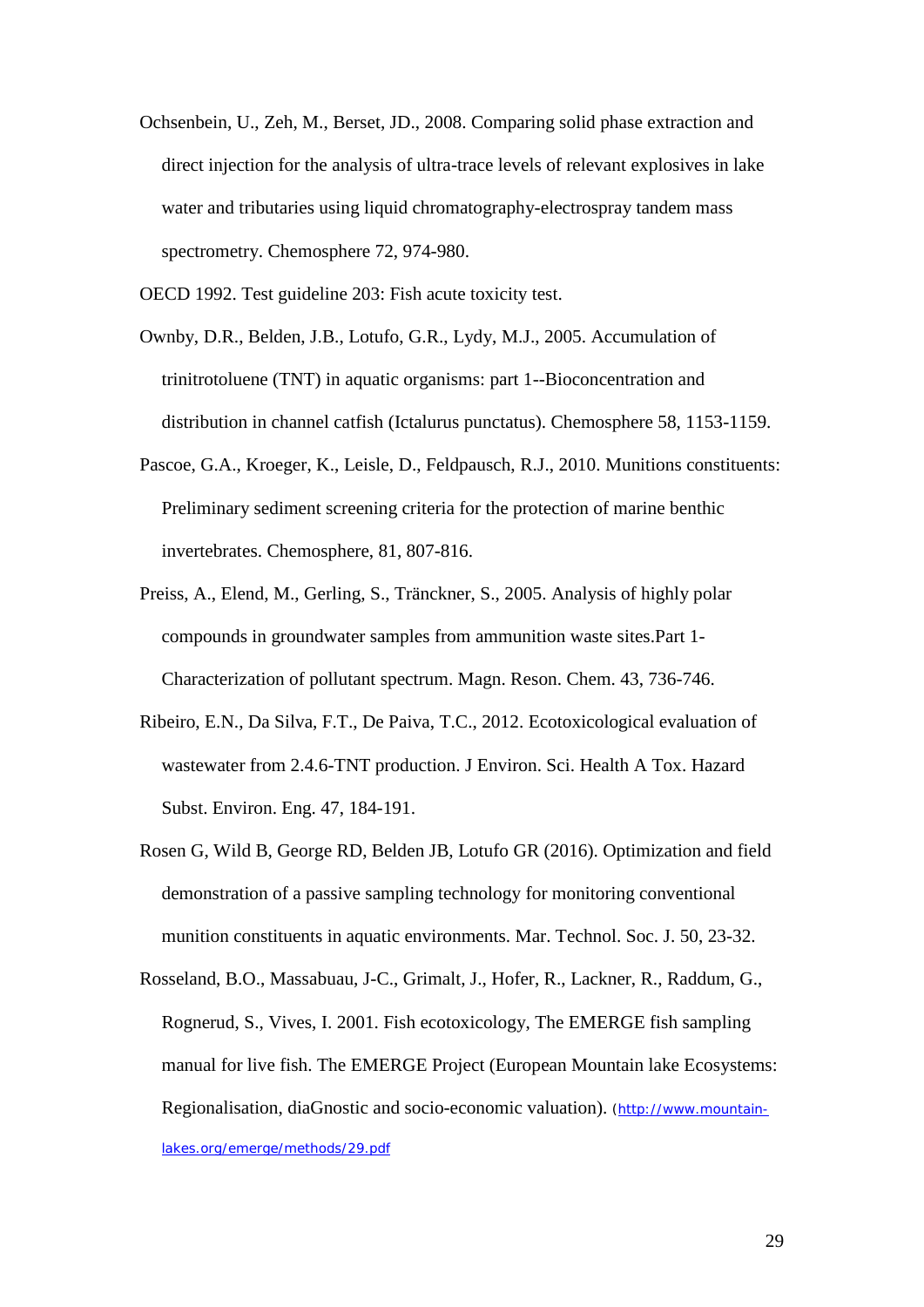- Rossland HK, Johansen A, Karsrud TE, Parmer MP, Larsen A, Myran A, Nordås SV (2010). Contamination From Dumped Conventional Munitions in the Aquatic Environment - Preliminary Investigation. [Norwegian] FFI/Report-2010/00239, 2010.
- Ryon, M.G., Ross, R.H., 1990. Water quality criteria for TNT. Regul. Pharmacol. 11, 104-113.
- Sensini, C., Della Torre, C., Corsi, I., Focardi, S., 2008. First observations of histopathological effects of 2,4,6-trinitrotoluene (TNT) in gills of European eel Anguilla anguilla (Linnaeus, 1758): histopathological effects of 2,4,6 trinitrotoluene in gills of European eel. Cell Biol. Toxicol. 24, 621-628.
- Sims, J.G., Steevens, J.A. (2008). The role of metabolism in the toxicity of 2,4,6 trinitrotoluene and its degradation products to the aquatic amphipod Hyalella azteca. Ecotoxicol. Environ. Saf. 70, 38-46.
- Smith, R.W., Vlahos, P., Böhlke, J.K., Ariyarathna, T., Ballentine, M., Cooper, C., Fallis, S., Groshens, T.J., Tobias, C., 2015. Tracing the Cycling and Fate of the Explosive 2,4,6-Trinitrotoluene in Coastal Marine Systems with a Stable Isotopic Tracer, (15)N-[TNT]. Environ. Sci. Technol. 49, 12223-12231.
- Smock, L.A., Stoneburner, D.L., Clark, J.R., 1976. The toxic effects of TNT and its primary degradation products on two species of alga and the fathead minnow. Wat. Res., 10, 537-543.
- Spalding, R.F., Fulton, J.W., 1988. Groundwater munition residues and nitrate near grand island, Nebraska, USA. J. Contam. Hydrol. 2, 139-153.
- Strehse, J.S., Appel, D., Geist, C., Martin, H.J., Maser, E. (2017). Biomonitoring of 2,4,6-trinitrotoluene and degradation products in the marine environment with transplanted blue mussels (M. edulis). Toxicol. doi.org/10.1016/j.tox.2017.09.004.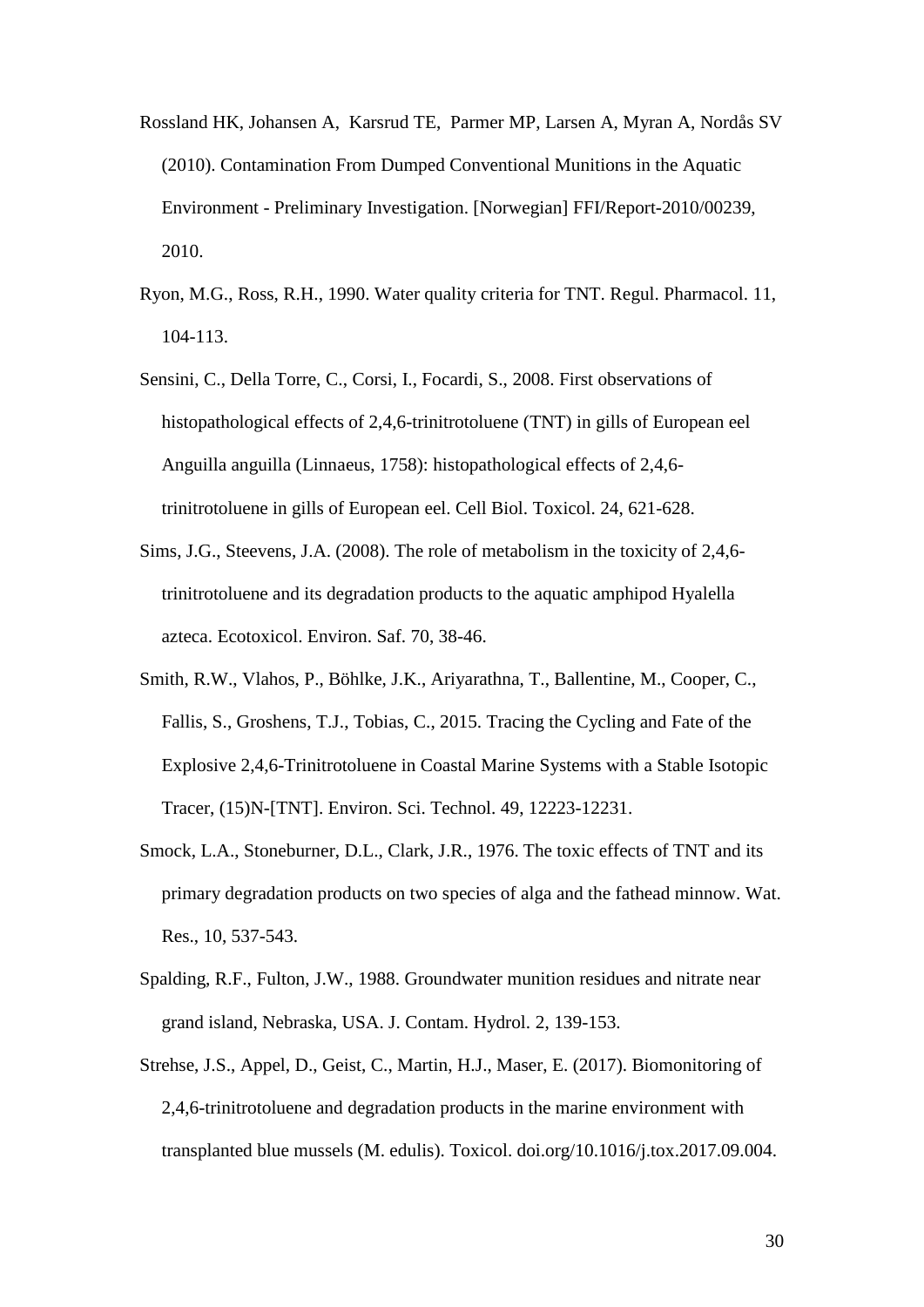- Talmage, S.S., Opresko, D.M., Maxwell, C.S., Welsh, C.J.E., Cretella, F.M., Reno, P.H., Daniel, F.B., 1999. Nitroaromatic munition compounds: environmental effects and screening values. Rev. Environ. Contam. Toxicol. 161, 1-156.
- Yoo, L.J., Lotufo, G.R., Gibson, A.B., Steevens, J.A., Sims, J.G., 2006. Toxicity and bioaccumulation of 2,4,6-trinitrotoluene in fathead minnow (Pimephales promelas). Environ. Toxicol. Chem. 25, 3253-3260
- University of Hawaii, 2014. Final environmental study: Ordnance Reef (HI-06), Wai'anae, O'ahu, Hawai'i. Contract No. N00024-08-D-6323. Prepared for the U.S. Army Corps of Engineers.
- US EPA 1996. Ecological effects test guidelines. OPPTS 850. 1075. Fish acute toxicity test, freshwater and marine EPA 712–C–96–118, United States Environmental Protection Agency
- Voie Ø.A., Mariussen, E., 2017. Risk Assessment of Sea Dumped Conventional Ammunition. *Propell. Explos. Pyrot.* 42, 98-105.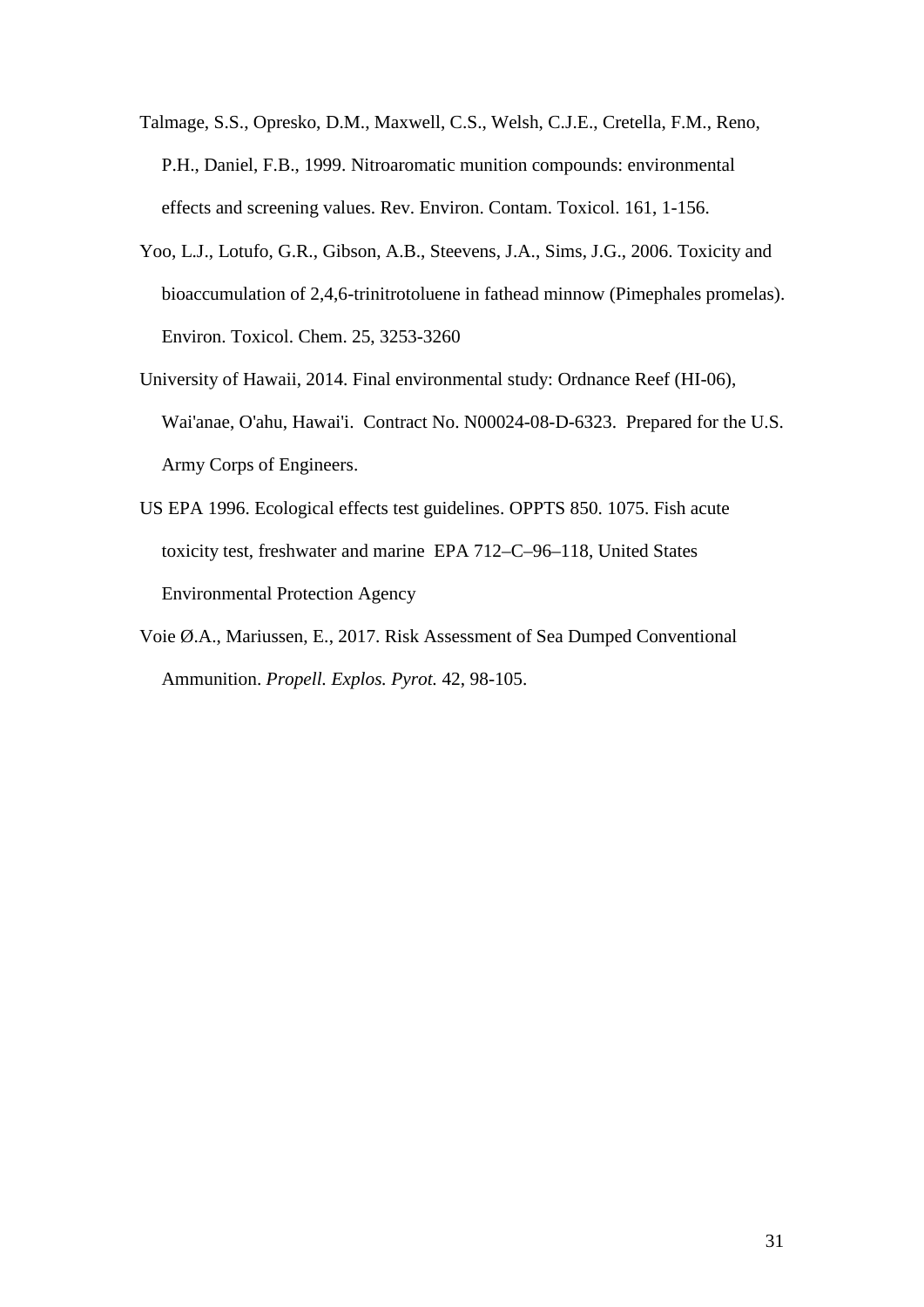Concentrations  $(\mu g/L)$  of TNT in the water as a function of time in the effect study with unlabeled TNT. The concentrations are based on chemical analyses of one sample collected at each time point. The numbers in brackets show portion of TNT in percent relative to the start concentrations.  $M =$  water from Lake Maridalsvannet.

| <b>Exposure groups</b> | Measured concentrations, $\mu$ g/L (% of start conc.) |          |          |          |  |  |
|------------------------|-------------------------------------------------------|----------|----------|----------|--|--|
| $(\mu g/L)$            | <b>Start</b>                                          | 8h       | 24h      | 48h      |  |  |
| $\mathbf{1}$           | 1.0                                                   | 1.1(108) | 0.4(42)  | 0.3(31)  |  |  |
| 10                     | 12.6                                                  | 11 (87)  | 7.14(57) | 4.8(38)  |  |  |
| <b>100</b>             | 108                                                   | 101 (94) | 58 (54)  | 24(22)   |  |  |
| 1000                   | 1014                                                  | 990 (98) | 780 (77) | 567 (56) |  |  |
| 1000 (M)               | 1026                                                  | 939 (92) | 927 (90) | 864 (84) |  |  |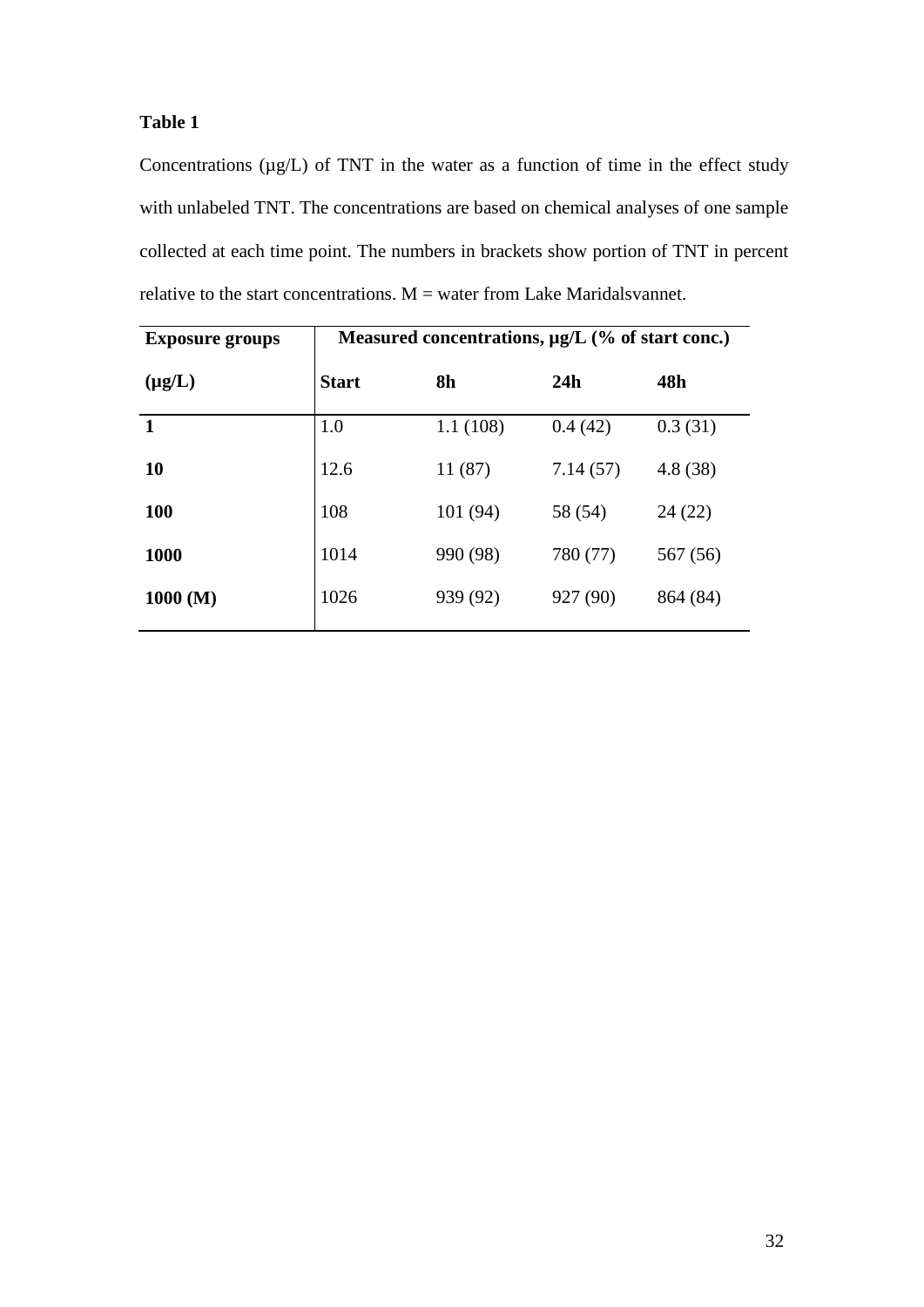Concentrations  $(\mu g/L)$  of the TNT metabolites, 2-ADNT and 4-ADNT, in the exposure water as a function of time in the effect study with unlabeled TNT. The concentrations are based on chemical analyses of one sample collected at each time point. M = water from Lake Maridalsvannet.

| <b>Exposure</b>    | $2$ -ADNT ( $\mu$ g/L) |                 |     | $4$ -ADNT ( $\mu$ g/L) |             |                         |     |       |
|--------------------|------------------------|-----------------|-----|------------------------|-------------|-------------------------|-----|-------|
| groups $(\mu g/L)$ | Start 8h               |                 | 24h | 48h                    | Start 8h    |                         | 24h | 48h   |
| $\mathbf{1}$       | < 0.1                  | $< 0.1$ $< 0.1$ |     | < 0.1                  |             | $< 0.1$ $< 0.1$ $< 0.1$ |     | < 0.1 |
| <b>10</b>          | < 0.1                  | 0.2             | 0.4 | 0.3                    | $< 0.1$ 0.4 |                         | 1.1 | 1.4   |
| <b>100</b>         | 0.35                   | 1.5             | 2.4 | 1.8                    | 0.5         | 2.9                     | 8   | 7.4   |
| 1000               | 2.3                    | 5.9             | 10  | 1.8                    | 1.5         | 7.4                     | 26  | 16    |
| 1000 (M)           | < 0.1                  | 0.4             | 12  | 17                     | 0.4         | 1.0                     | 9.8 | 16    |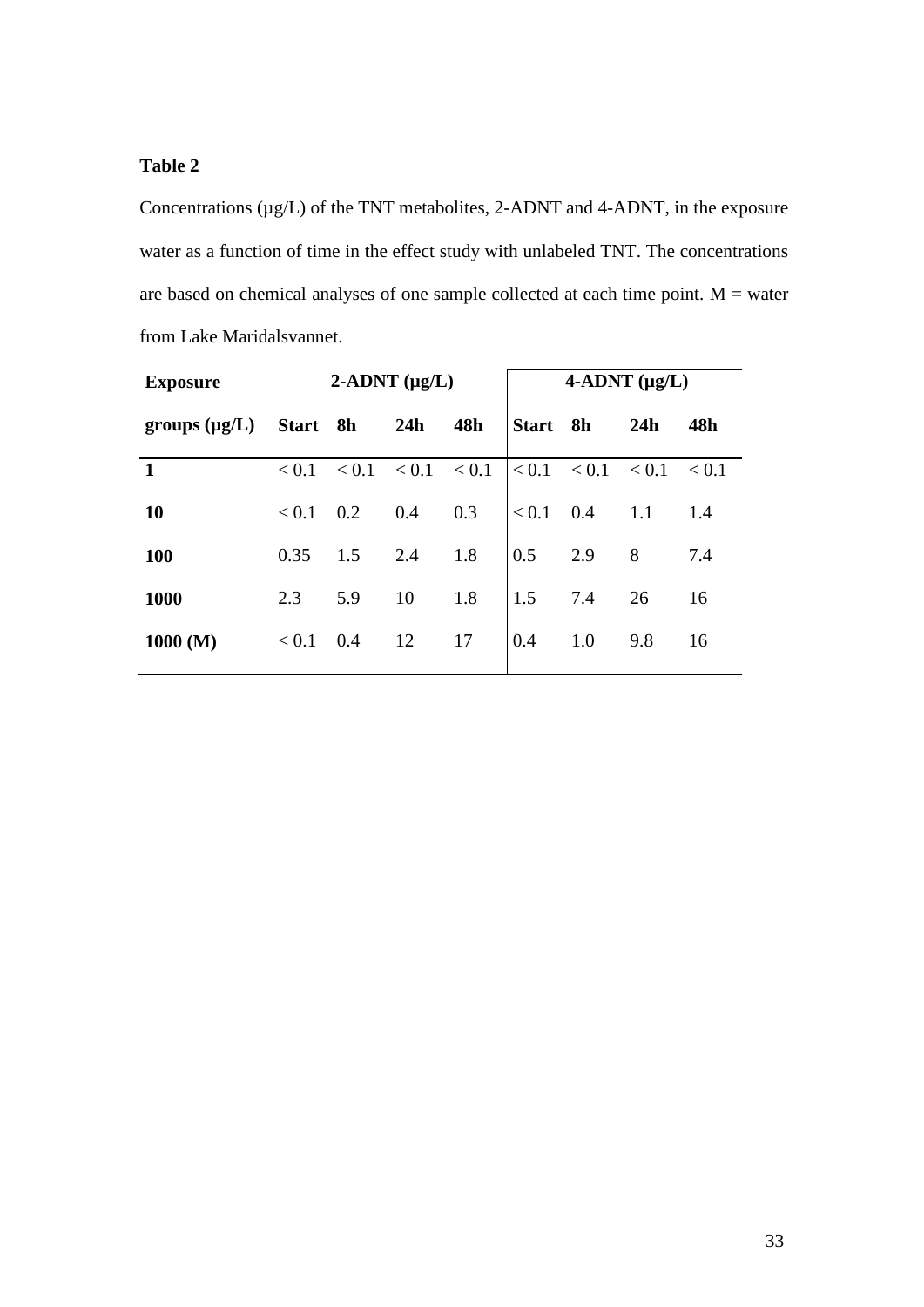Estimated bioconcentration factors (BCF) (mean BCF (L/kg)  $\pm$  SD, n = 6) of radiolabeled 14C-TNT in the different organs after 6 h and 48 h of exposure.

| Organ        | <b>BCF</b> (6 hours) | <b>BCF</b> (48 hours) |
|--------------|----------------------|-----------------------|
| Gills        | $46 \pm 5.0$         | $9.6 \pm 0.5$         |
| <b>Blood</b> | $10 \pm 1.4$         | $2.5 \pm 0.6$         |
| Liver        | $43 \pm 9.2$         | $18 \pm 3.0$          |
| Kidney       | $57 \pm 9.4$         | $13 \pm 1.3$          |
| Muscle       | $14 \pm 0.7$         | $2.4 \pm 0.4$         |
| <b>Brain</b> | $15 \pm 1.0$         | $6.7 \pm 0.5$         |
| Intestine    | $41 \pm 3.9$         | $94 \pm 18$           |
| Gall bladder | $404 \pm 75$         | $1933 \pm 354$        |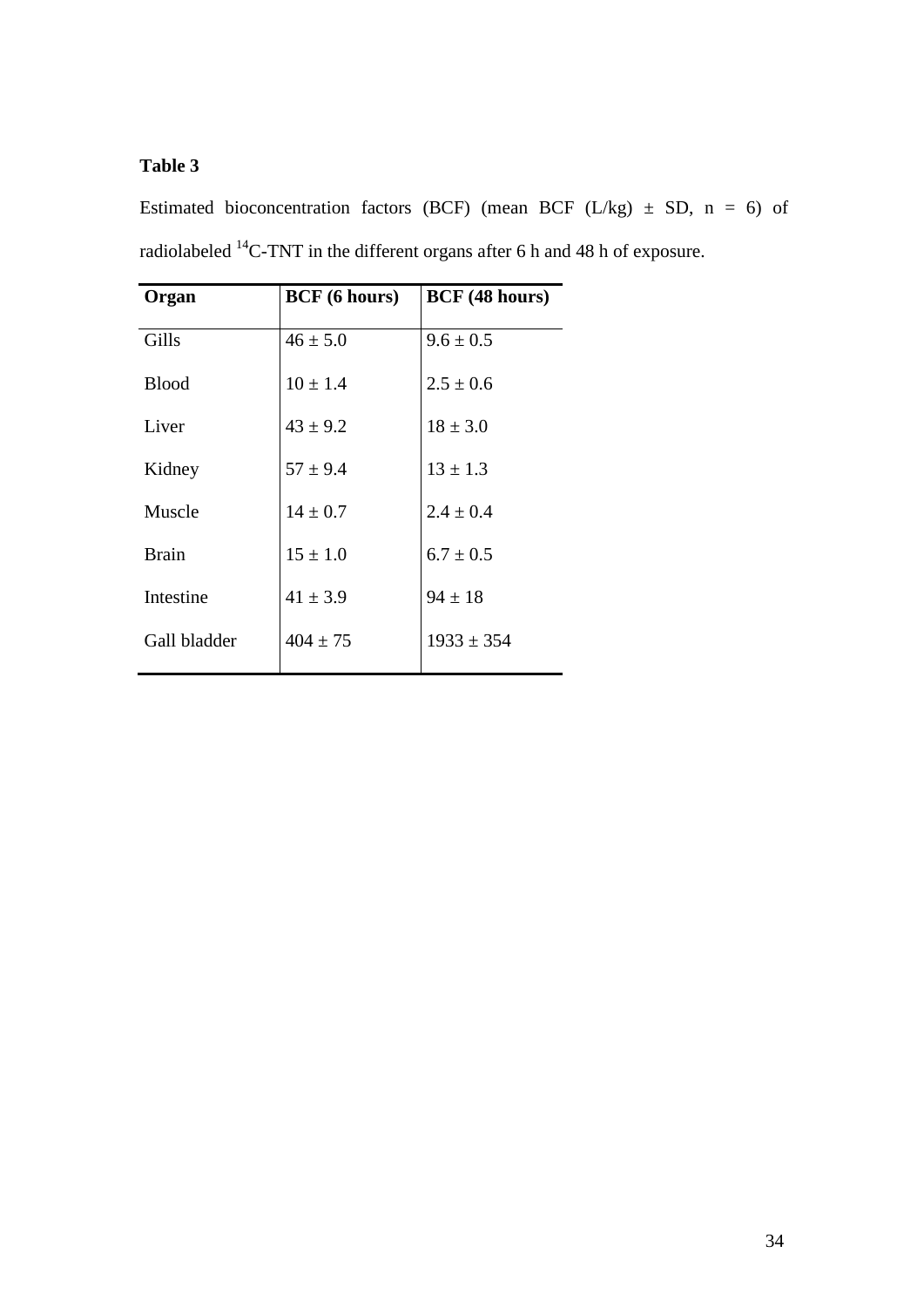The concentrations of TNT and TNT metabolites in muscle tissue, and estimated BCF of TNT. The results are shown as mean concentrations  $(mg/kg) \pm SD$  from 4 fish.

| <b>Exposure</b>      | <b>TNT</b>      | <b>BCF TNT 2-ADNT</b> |                 | 4-ADNT          |
|----------------------|-----------------|-----------------------|-----------------|-----------------|
| $(\mu g/L)$          | (mg/kg)         | (L/kg)                | (mg/kg)         | (mg/kg)         |
| $\mathbf{1}$         | < 0.05          | n.e. <sup>a</sup>     | < 0.05          | < 0.05          |
| <b>10</b>            | < 0.05          | n.e.                  | < 0.05          | < 0.05          |
| <b>100</b>           | $0.15 \pm 0.01$ | $6.3 \pm 0.6$         | $0.04 \pm 0.01$ | $0.08 \pm 0.05$ |
| 1000                 | $2.9 \pm 0.6$   | $5.2 \pm 1.0$         | $0.97 \pm 0.08$ | $1.1 \pm 0.5$   |
| 1000 (M)             | $3.5 \pm 0.8$   | $4.1 \pm 0.9$         | $1.2 \pm 0.03$  | $1.1 \pm 0.4$   |
| $a_{\text{max}} = 1$ |                 |                       |                 |                 |

 $n.e = not estimated$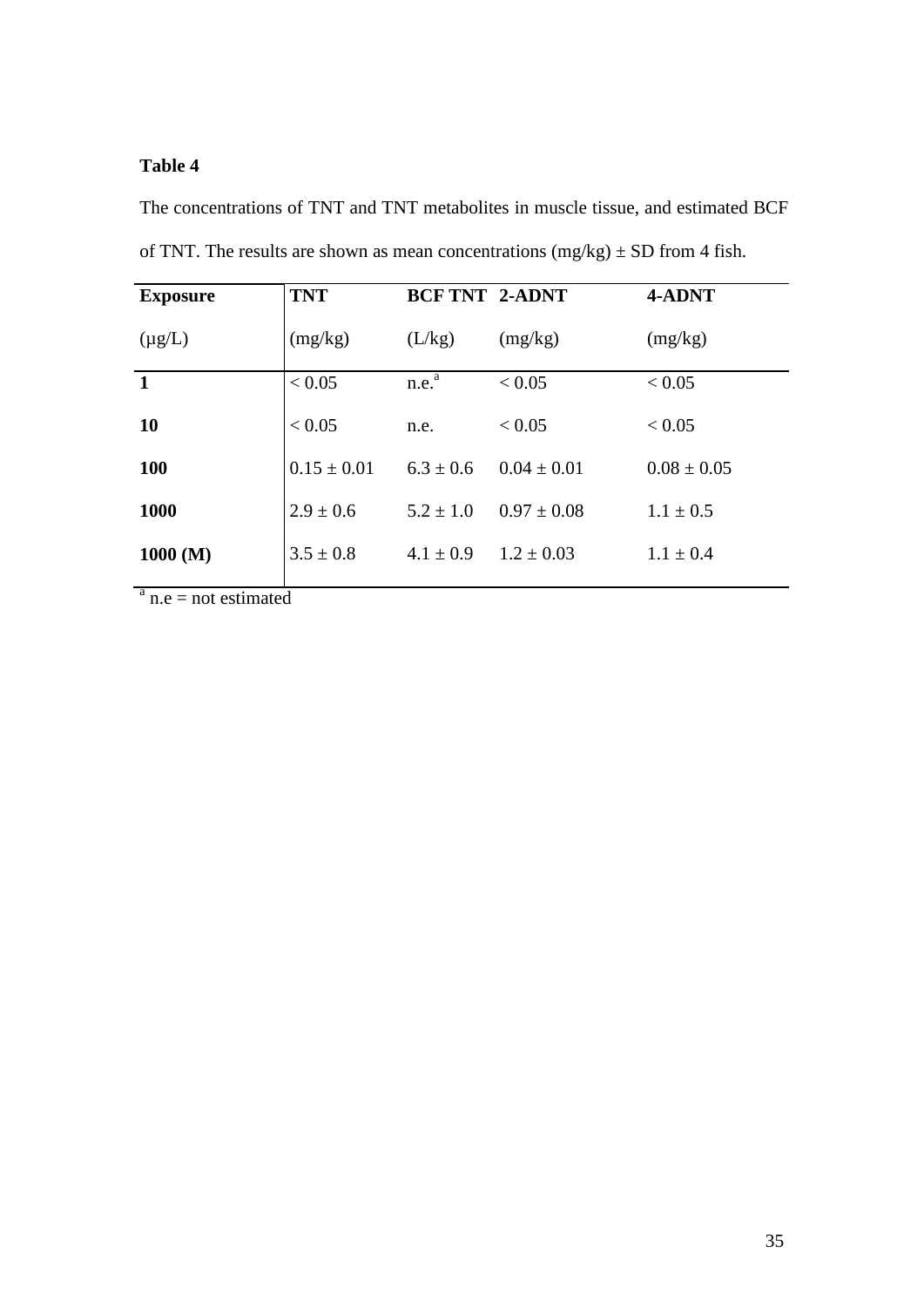The analyzed concentrations of TNT and TNT metabolites in the bile. The results are mean concentrations (mg/L  $\pm$  SD) in bile from 4 fish. The medians are shown in brackets. M= water from Lake Maridalsvannet

| Exposure $(\mu g/L)$  | $TNT$ (mg/L) | $2$ -ADNT (mg/L)     | $4$ -ADNT (mg/L)    |
|-----------------------|--------------|----------------------|---------------------|
| $\mathbf{1}$<br>< 2   |              | $\lt 2$              | $\lt 2$             |
| $\lt 2$<br><b>10</b>  |              | $1.1 \pm 0.02$ (0.7) | $5.5 \pm 3.8$ (4.5) |
| $\lt 2$<br><b>100</b> |              | $12 \pm 12$ (6.8)    | $40 \pm 26$ (28)    |
| $1000^a$<br>$\lt 2$   |              | $29 \pm 20(36)$      | $50 \pm 33(67)$     |
| $\lt 2$<br>1000 (M)   |              | $60 \pm 42(55)$      | $56 \pm 37(53)$     |

<sup>a</sup> Results from 3 fish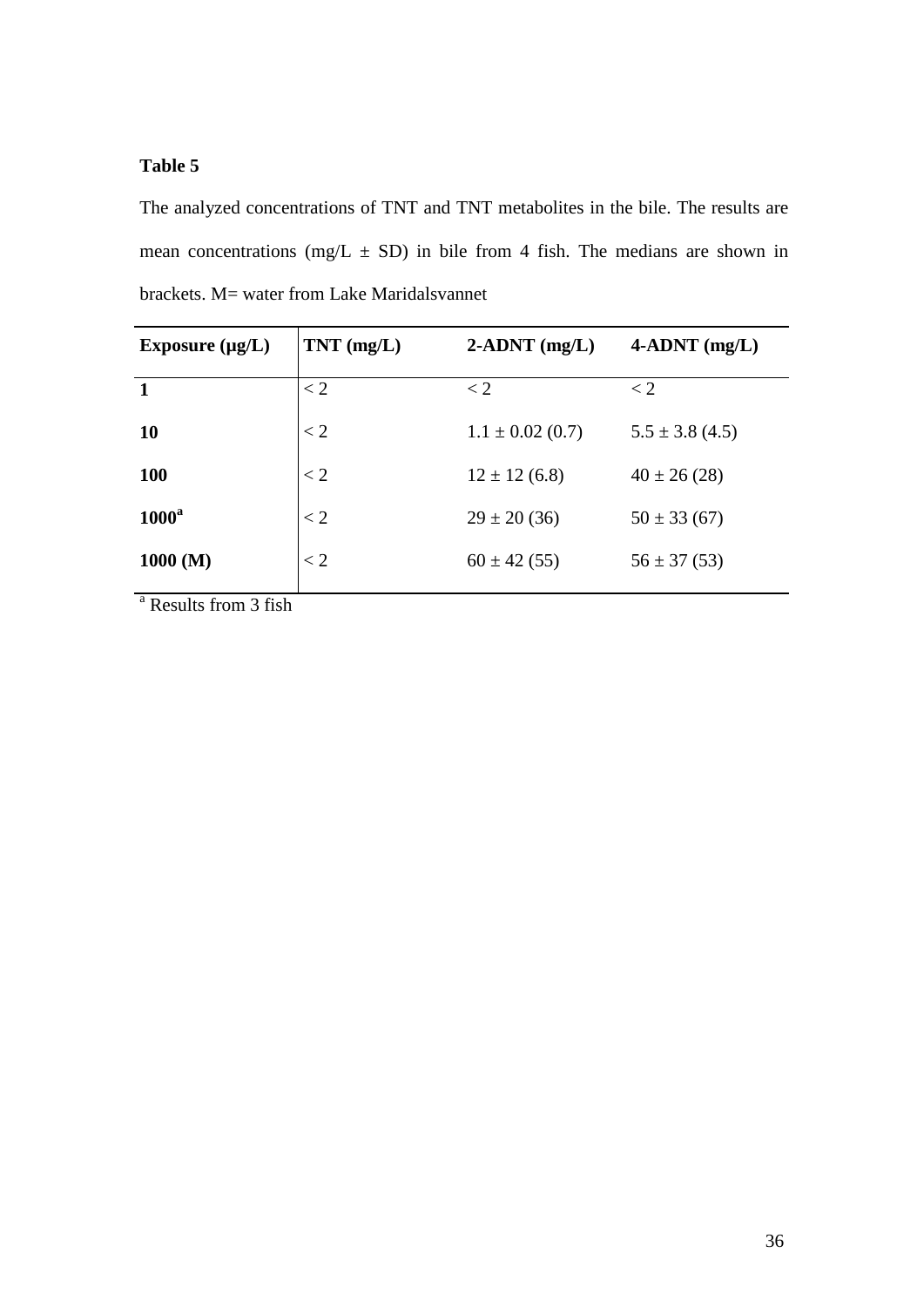Effects on blood physiology parameters of the fish exposed to TNT. The results are presented as mean concentration  $\pm$  SD. The medians are shown in the brackets. Each group was compared to the control group (Ctr) by one-way ANOVA. \* represent a significance level of  $P < 0.05$ , \*\*\*represent a significance level of  $P < 0.001$ .

| <b>Exposure</b> | HCO <sub>3</sub>    | <b>Na</b>                                                   | $\mathbf{K}$ | <b>CI</b>                                                                 | $\boldsymbol{n}$ |
|-----------------|---------------------|-------------------------------------------------------------|--------------|---------------------------------------------------------------------------|------------------|
| $(\mu g/L)$     | (mmol/L)            | (mmol/L)                                                    | (mmol/L)     | (mmol/L)                                                                  |                  |
| $0$ (Ctr)       | $3.4 \pm 0.8$ (3.2) |                                                             |              | $147 \pm 2.9$ (147) $2.9 \pm 1.2$ (2.3) $134 \pm 1.1$ (134)               | 5                |
| 0 (Solvent)     | $3.7 \pm 0.7$ (3.5) | $145 \pm 2.6$ (146) $4.8 \pm 1.2$ (4.9) $133 \pm 3.0$ (134) |              |                                                                           | 6                |
| $\mathbf{1}$    | $3.5 \pm 0.9$ (3.2) | $145 \pm 3.4$ (146) $5.2 \pm 1.1$ (4.9) $136 \pm 1.1$ (136) |              |                                                                           | 6                |
| <b>10</b>       | $3.8 \pm 1.0$ (3.9) | $144 \pm 2.0$ (145) $5.3 \pm 1.0$ (5.3) $135 \pm 3.1$ (135) |              |                                                                           | 6                |
| <b>100</b>      | $2.9 \pm 0.4$ (3.1) | $141 \pm 2.8$ (141) $4.9 \pm 0.7$ (5.0) $134 \pm 1.4$ (134) |              |                                                                           | 6                |
| <b>1000</b>     |                     |                                                             |              | $9.5 \pm 3.8$ (8.3)*** 137 ± 2.1 (138) 4.3 ± 0.4 (4.3) 115 ± 2.1 (115)*** | 6                |
| 1000 (M)        | $3.0 \pm 1.0$ (2.5) | $141 \pm 4.3$ (139) $5.9 \pm 1.4$ (5.5) $137 \pm 2.8$ (138) |              |                                                                           | 5                |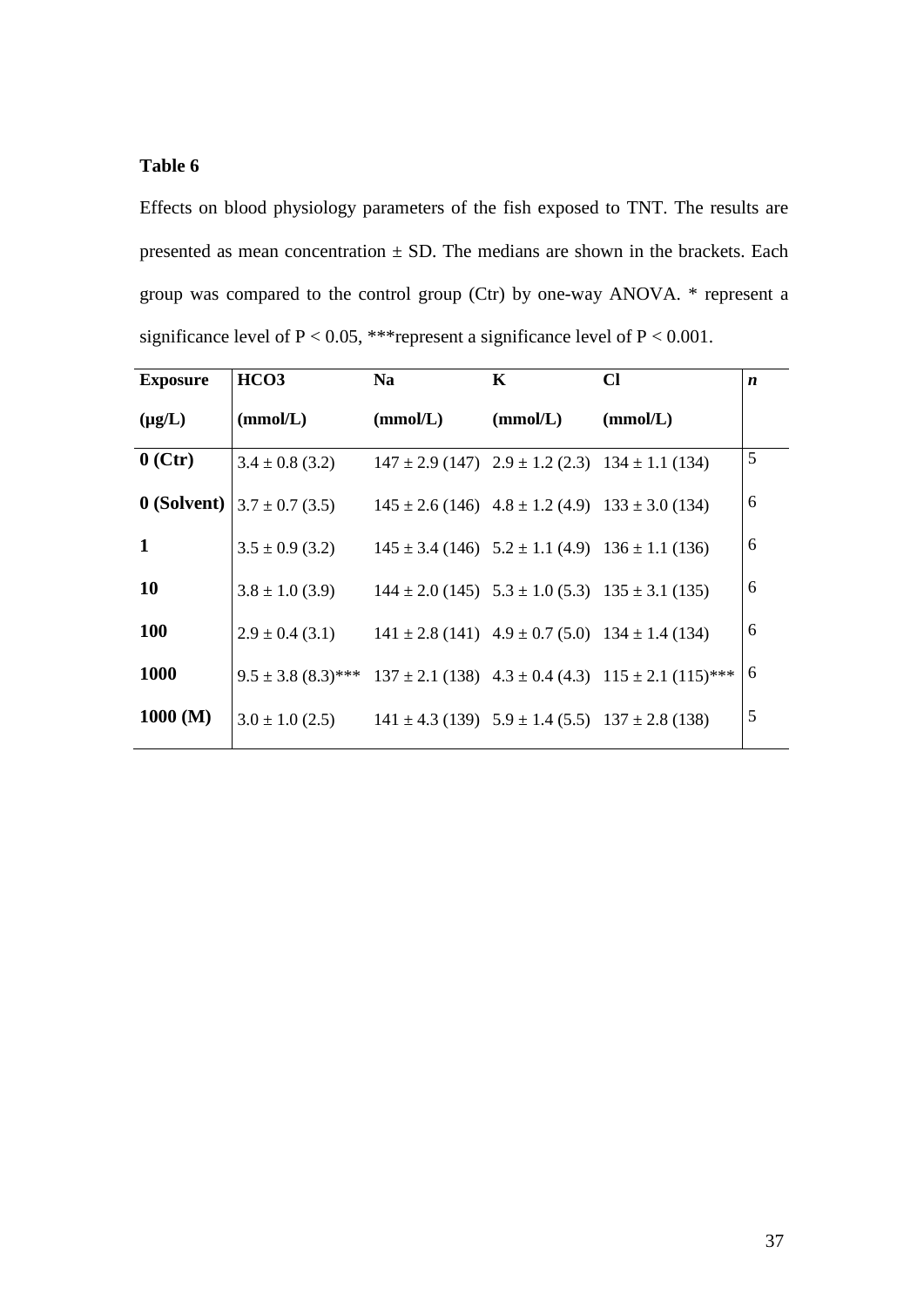Effects on blood physiology parameters of the fish exposed to TNT. The results are presented as mean concentrations  $\pm$  SD. The medians are shown in the brackets. Each group was compared with the control group (Ctr) by one-way ANOVA. \* represent a significance level of  $P < 0.05$ , \*\*\*represent a significance level of  $P < 0.001$ .

| <b>Exposure</b> | <b>Glucose</b>      | <b>Urea</b>                                                                             | Hct                | Hb                    | n |
|-----------------|---------------------|-----------------------------------------------------------------------------------------|--------------------|-----------------------|---|
| $(\mu g/L)$     | (mmol/L)            | (mg/dL)                                                                                 | $(\% PCV)$         | (g/dL)                |   |
| $0$ (Ctr)       | $3.7 \pm 0.8$ (3.9) | $\lt 1$                                                                                 | $42 \pm 3.4$ (42)  | $14.1 \pm 1.1$ (14.3) | 5 |
| 0 (Solvent)     | $4.7 \pm 1.3$ (4.8) | $\lt 1$                                                                                 | $36 \pm 3.3$ (37)  | $12.1 \pm 1.1$ (12.6) | 6 |
| $\mathbf{1}$    | $4.4 \pm 1.1$ (4.6) | < 1                                                                                     | $37 \pm 3.0$ (37)  | $12.4 \pm 1.0$ (12.4) | 6 |
| <b>10</b>       | $3.5 \pm 0.8$ (3.5) | $\lt 1$                                                                                 | $35 \pm 5.6$ (35)* | $11.8 \pm 1.9$ (11.9) | 6 |
| <b>100</b>      | $3.7 \pm 0.3$ (3.8) | $\leq$ 1                                                                                | $37 \pm 2.7$ (37)  | $12.4 \pm 0.9$ (12.6) | 6 |
| <b>1000</b>     |                     | $14 \pm 2.7$ (13)*** $1.5 \pm 0.5$ (1.3)*** $16 \pm 3.3$ (15)*** $5.4 \pm 1.1$ (5.1)*** |                    |                       | 6 |
| 1000 (M)        |                     | $11 \pm 3.0$ (12)*** 2.6 ± 0.5 (2.8)*** 20 ± 2.6 (19)*** 6.8 ± 0.9 (6.5)***             |                    |                       | 5 |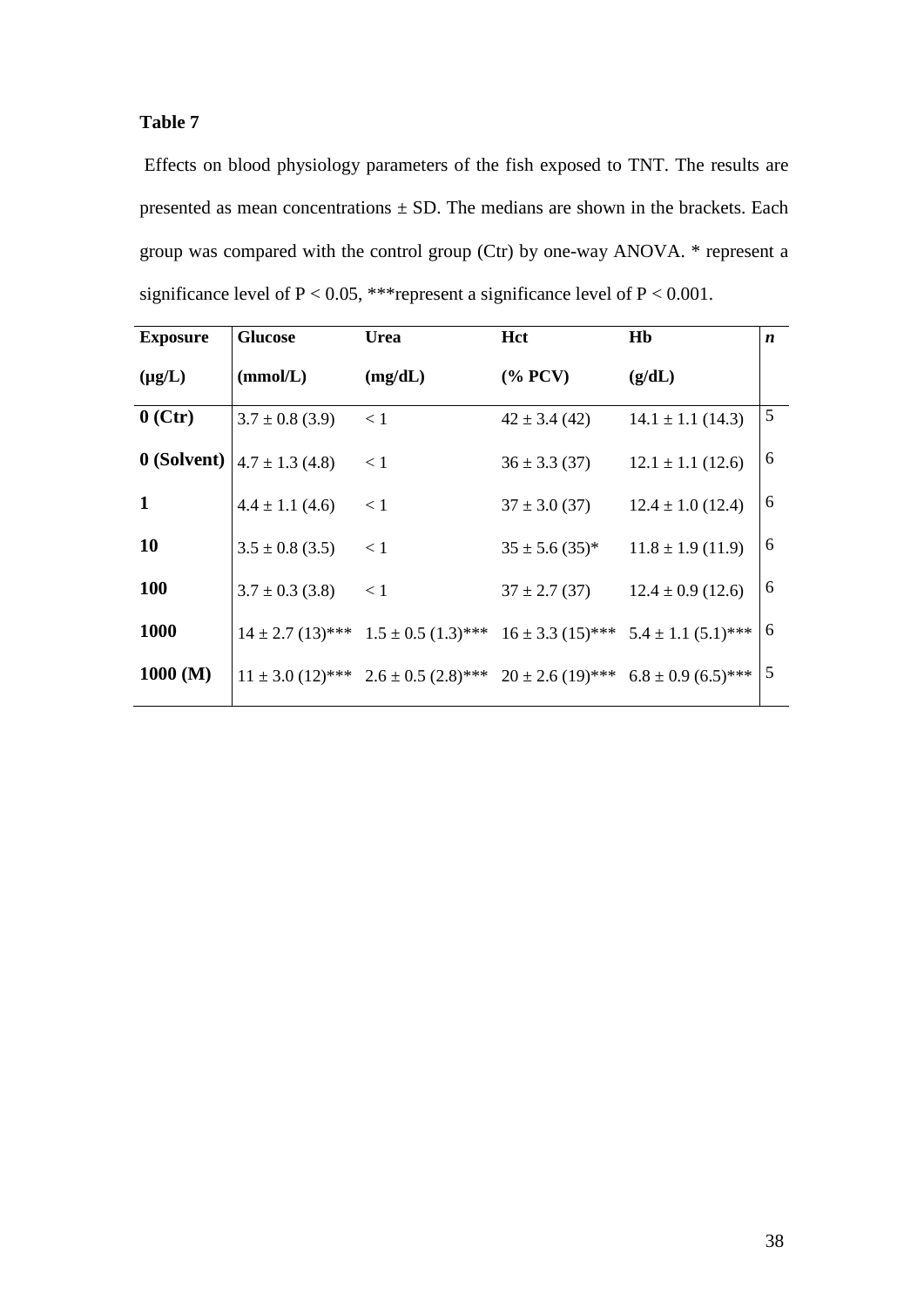

**Fig 1.** Measured radioactivity in the water shown as  $\mu$ g/L <sup>14</sup>C-TNT equivalents. After 48 hours the fish were transferred to clean water showing an increase in radioactivity, probably due to excretion from the fish.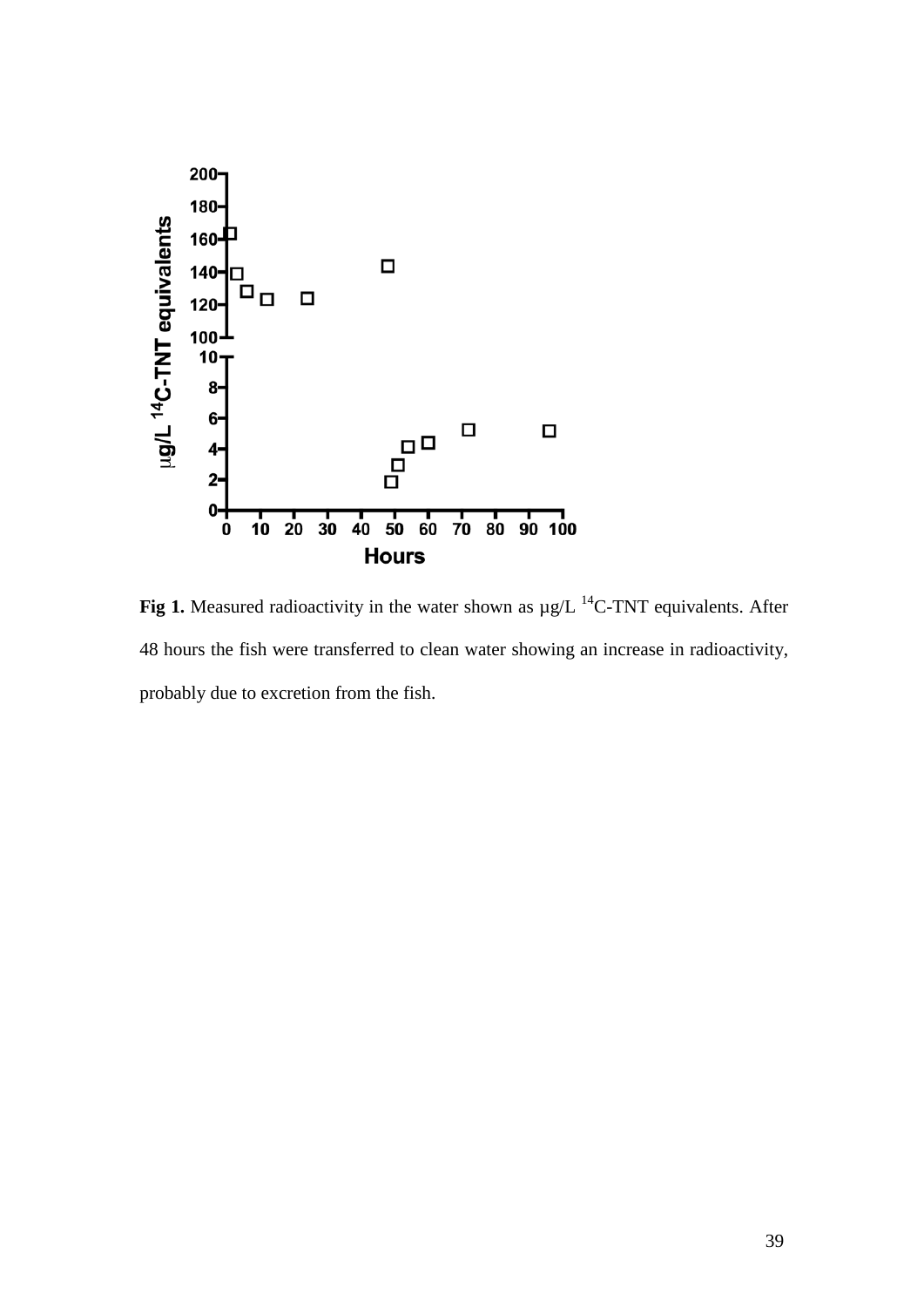

**Fig 2.** Uptake and excretion of 14C-TNT as a function of time in different organs. After 48 h the fish were transferred to clean water showing depuration of the <sup>14</sup>C-TNT. Each data point represent mean  $(\pm SD)$  from 6 fish.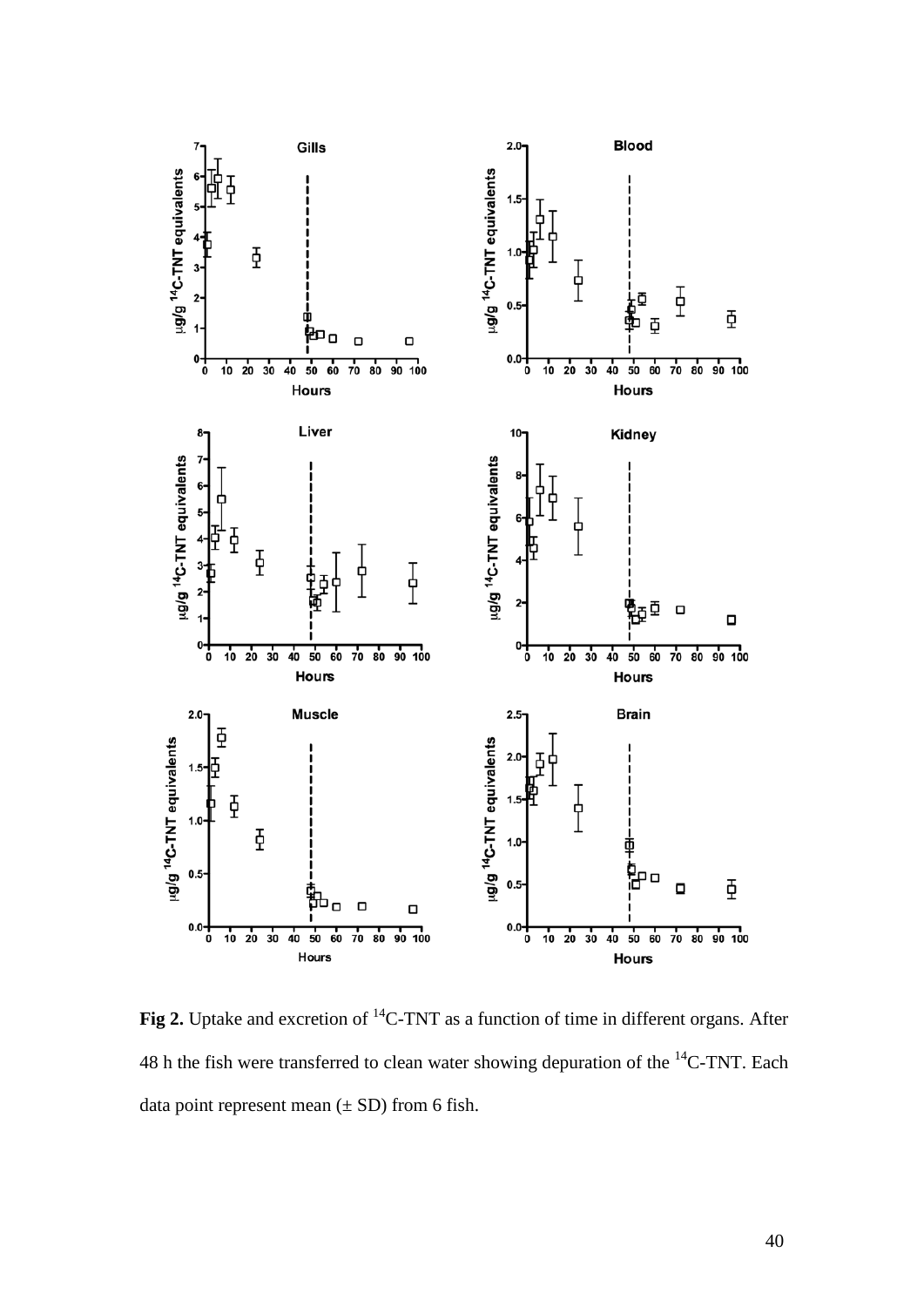

**Fig 3.** Uptake and excretion of <sup>14</sup>C-TNT as a function of time in the intestine and gall bladder. After 48h the fish were transferred to clean water showing depuration of the <sup>14</sup>C-TNT. Each data point represent mean ( $\pm$  SD) from 6 fish.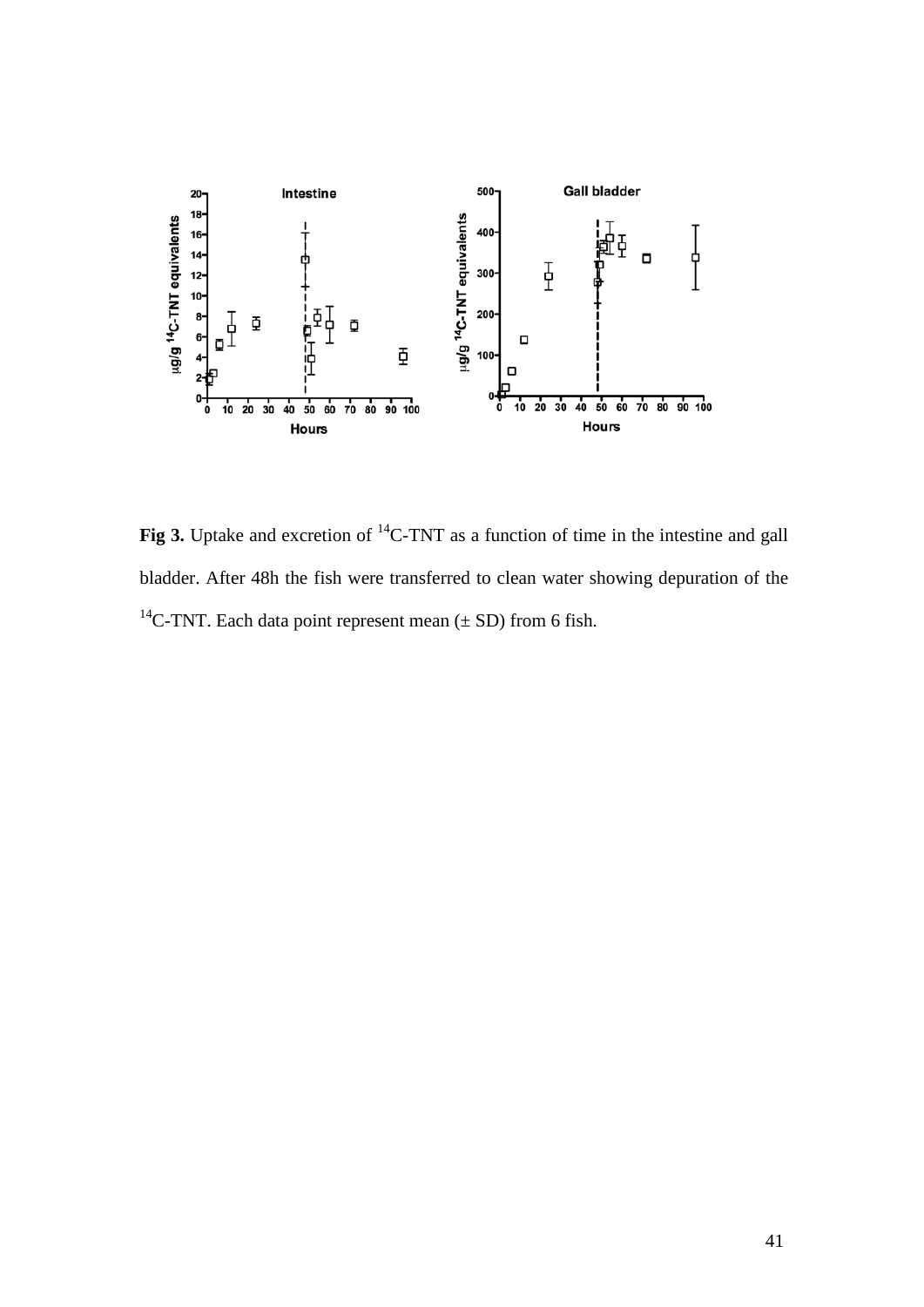Uptake and effects of 2, 4, 6 - trinitrotoluene (TNT) in juvenile Atlantic salmon (*Salmo salar*)

Espen Mariussen.<sup>1,2</sup>, Siv Marie Stornes<sup>3</sup>, Kari Oline Bøifot<sup>1</sup>, Bjørn Olav Rosseland<sup>3</sup>, Brit Salbu, $3$  and Lene Sørlie Heier $3,4$ 

<sup>1</sup>Norwegian Defence Research Establishment (FFI), P.O. Box 25, N-2027 Kjeller, Norway <sup>2</sup>Norwegian Institute for Air Research (NILU), P.O. Box 100 NO-2027 Kjeller, Norway <sup>3</sup>Norwegian University of Life Sciences (NMBU), Faculty of Environmental Sciences and Natural Resource Management, P.O Box 5003, N-1432 Ås, Norway 4 Norwegian Public Roads Administration, Region Øst, P.O Box 1010 Nordre Ål, 2605 Lillehammer, Norway

**Correspondence:** Espen Mariussen Norwegian Institute for Air Research (NILU), P. O. Box 100, N-2027 Kjeller, Norway Phone: + 47 63 89 80 00 Fax: + 47 63 89 80 50 E-mail: Espen.Mariussen@nilu.no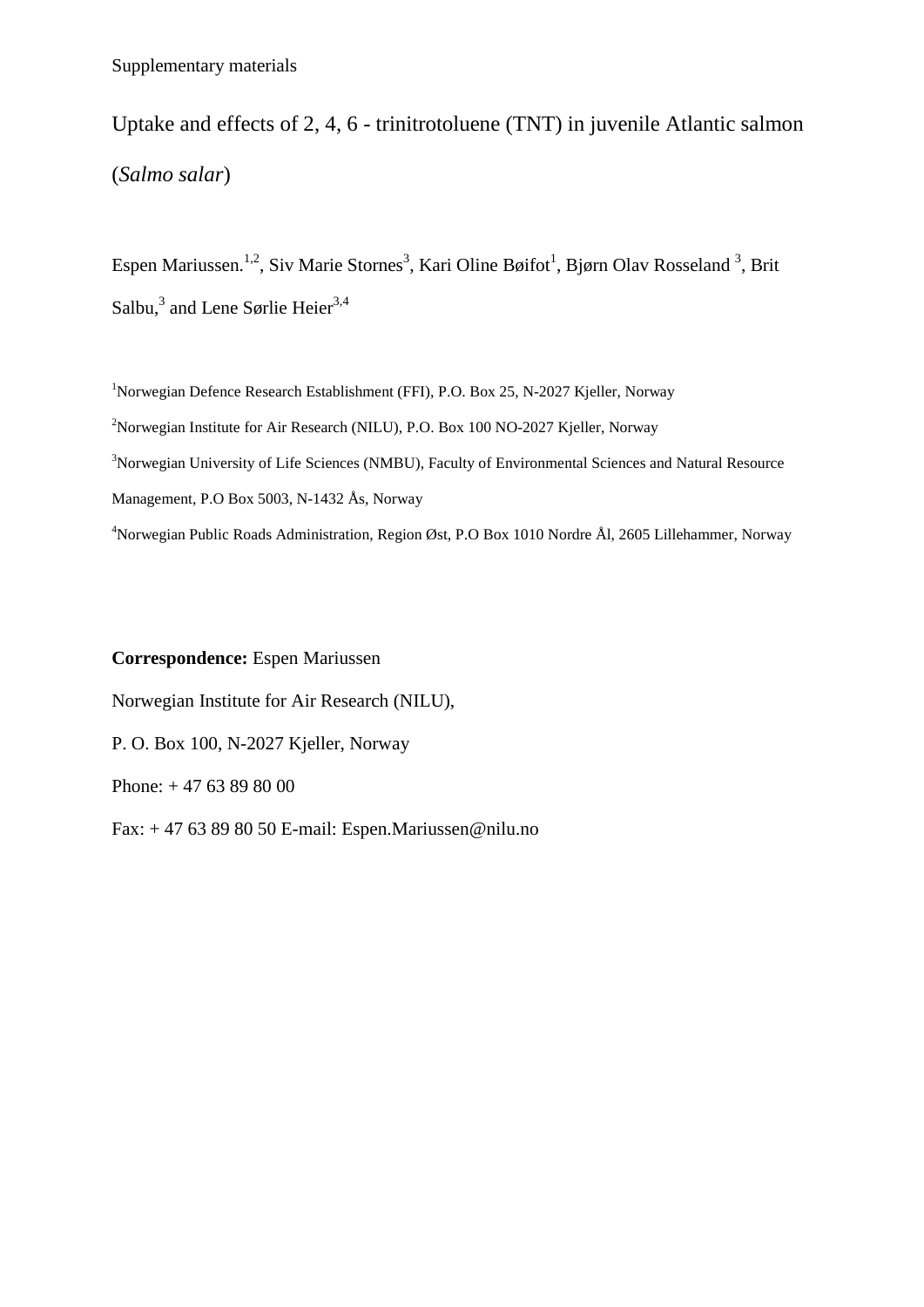

**Fig 1S.** Estimated elimination half-time of <sup>14</sup>C-TNT in different organs collected from the fish from the time the depuration started. Each data point represent the mean from six fish  $\pm$ SD. Elimination half-time is estimated from non-linear regression one-phase decay. The results after 48 h represents retained radioactivity in the fish after transfer to clean water